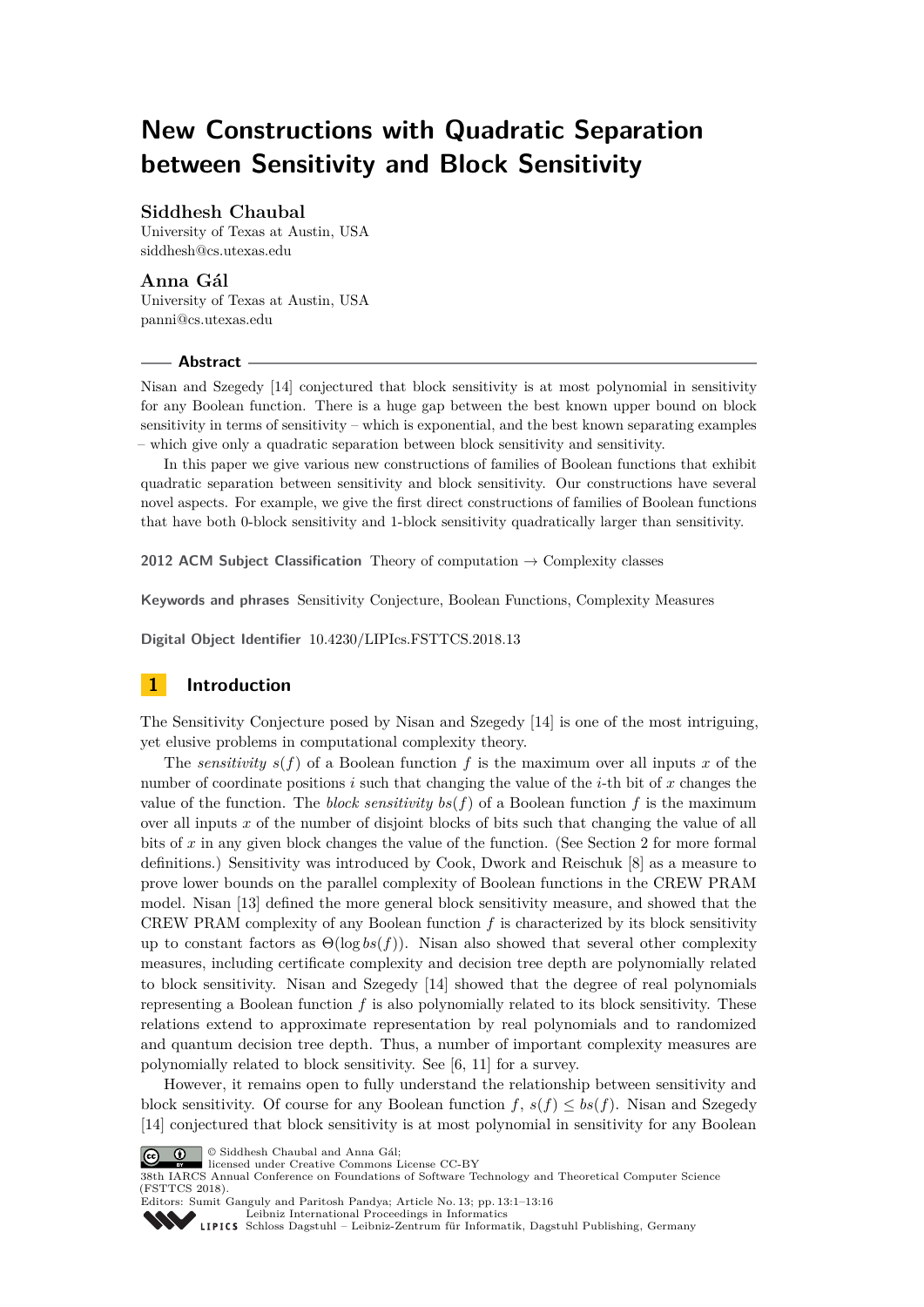#### **13:2** New Constructions with Quadratic Separation between  $s(f)$  and  $bs(f)$

function *f*. They even raised the possibility that  $bs(f) = O(s(f)^2)$ . This possibility is still not ruled out - the best separation so far remains quadratic. The current best upper bound on block sensitivity in terms of sensitivity by Ambainis et al. [\[2,](#page-14-5) [4\]](#page-14-6) is exponential:  $bs(f) ≤ s(f)2^{s(f)-1}$ . (More precisely,  $bs(f) ≤ max{2^{s(f)-1}(s(f) - \frac{1}{3}), s(f)} [4]$  $bs(f) ≤ max{2^{s(f)-1}(s(f) - \frac{1}{3}), s(f)} [4]$ .) This improves the earlier upper bounds of Kenyon and Kutin and Simon [\[12,](#page-14-7) [16\]](#page-15-1).

The first example of a function with quadratic separation between its sensitivity and block sensitivity was given by Rubinstein [\[15\]](#page-14-8) who constructed a function  $f$  with  $bs(f) = \frac{1}{2}s(f)^2$ . Other constructions with quadratic separation were given in [\[19,](#page-15-2) [7,](#page-14-9) [10,](#page-14-10) [5\]](#page-14-11). The largest separation so far is achieved by the construction of Ambainis and Sun [\[5\]](#page-14-11) who gave a function *f* with  $bs(f) = \frac{2}{3}s(f)^2 - \frac{1}{3}s(f)$ .

Improving the constant  $\frac{2}{3}$  in the separation would be interesting, since a function  $f$ with  $bs(f) > cs(f)^2$  for a constant  $c > 1$  would imply a construction with superquadratic separation by iterated composition of the function *f* [\[3\]](#page-14-12).

In order to better understand the relationship between sensitivity and block sensitivity, the one-sided versions of the measures 0-sensitivity  $s_0(f)$ , 1-sensitivity  $s_1(f)$ , 0-block sensitivity  $bs_0(f)$  and 1-block sensitivity  $bs_1(f)$  have also been extensively studied. These measures are obtained by restricting attention to inputs  $x \in f^{-1}(0)$  for defining 0-sensitivity and 0-block sensitivity and to inputs  $x \in f^{-1}(1)$  for defining 1-sensitivity and 1-block sensitivity, respectively. (See Section [2](#page-2-0) for formal definitions.) Then  $s(f) = \max\{s_0(f), s_1(f)\}\$  and  $bs(f) = \max\{bs_0(f), bs_1(f)\}.$ 

Ambainis and Prusis [\[3\]](#page-14-12) (improving the constant of a statement in [\[12\]](#page-14-7)) proved that  $bs_0(f) \leq \frac{2}{3} s_0(f) C_1(f)$  where  $C_1(f)$  denotes the 1-certificate complexity of *f*. See Section [2](#page-2-0) for the definition of certificate complexity. On the other hand, [\[13\]](#page-14-2) proved that  $C_1(f) \leq$  $bs_1(f)s_0(f)$ . The analogous statements also hold for upper bounding  $bs_1$  and  $C_0$ , respectively. Combining these results implies that in order to obtain much stronger separation between sensitivity and block sensitivity it is necessary to construct functions  $f$  such that both  $bs<sub>0</sub>(f)$ and  $bs_1(f)$  are significantly larger than  $s(f)$ .

Avishay Tal [\[18\]](#page-15-3) pointed out to us, that one can get such examples by the following trick. Let *g* be any function with  $bs(g) = \Omega(s(g)^2)$ , then taking  $f(x, y) = g(x) \vee \neg g(y)$  will give  $\min\{bs_0(f), bs_1(f)\} = \Omega(s(f)^2)$ . Notice however that in this example the function *f* will not give an asymptotically larger separation between its block sensitivity and sensitivity than what was achieved by the function *g* unless  $bs_1(g) = \theta(b s_0(g))$ . Thus, limitations on the separation that follow from properties of the function *g* will be inherited by the function *f*. By direct constructions, the largest simultaneous separation has been  $\min\{bs_0(f), bs_1(f)\}$  $\Omega(s(f)^{\log_2 3})$  in [\[1\]](#page-14-13). On the other hand, all previous direct constructions with quadratic separation between  $bs(f)$  and  $s(f)$  had  $\min\{bs_0(f), bs_1(f)\} = O(s(f)).$ 

#### **1.1 Our Results**

In this paper we give various new constructions of families of Boolean functions that exhibit quadratic separation between sensitivity and block sensitivity. Our constructions have several novel aspects.

We provide the first direct constructions of families of Boolean functions *f* with  $\min\{bs_0(f), bs_1(f)\} = \Omega(s(f)^2)$ . Our simultaneous quadratic separation of both 0-block sensitivity and 1-block sensitivity from sensitivity is based on a more refined study of the effects of function composition on these measures. We also present sufficient conditions for achieving such simultaneous separations and give several examples of functions satisfying these conditions.

All previous constructions - with the exception of Chakraborty's functions [\[7\]](#page-14-9) - were of the form  $f = OR_m \circ g_k$  that is  $f: \{0,1\}^{mk} \to \{0,1\}$  was obtained by composing the *m*-bit OR function with an appropriately chosen inner function *g* on *k* bits. Chakraborty [\[7\]](#page-14-9) did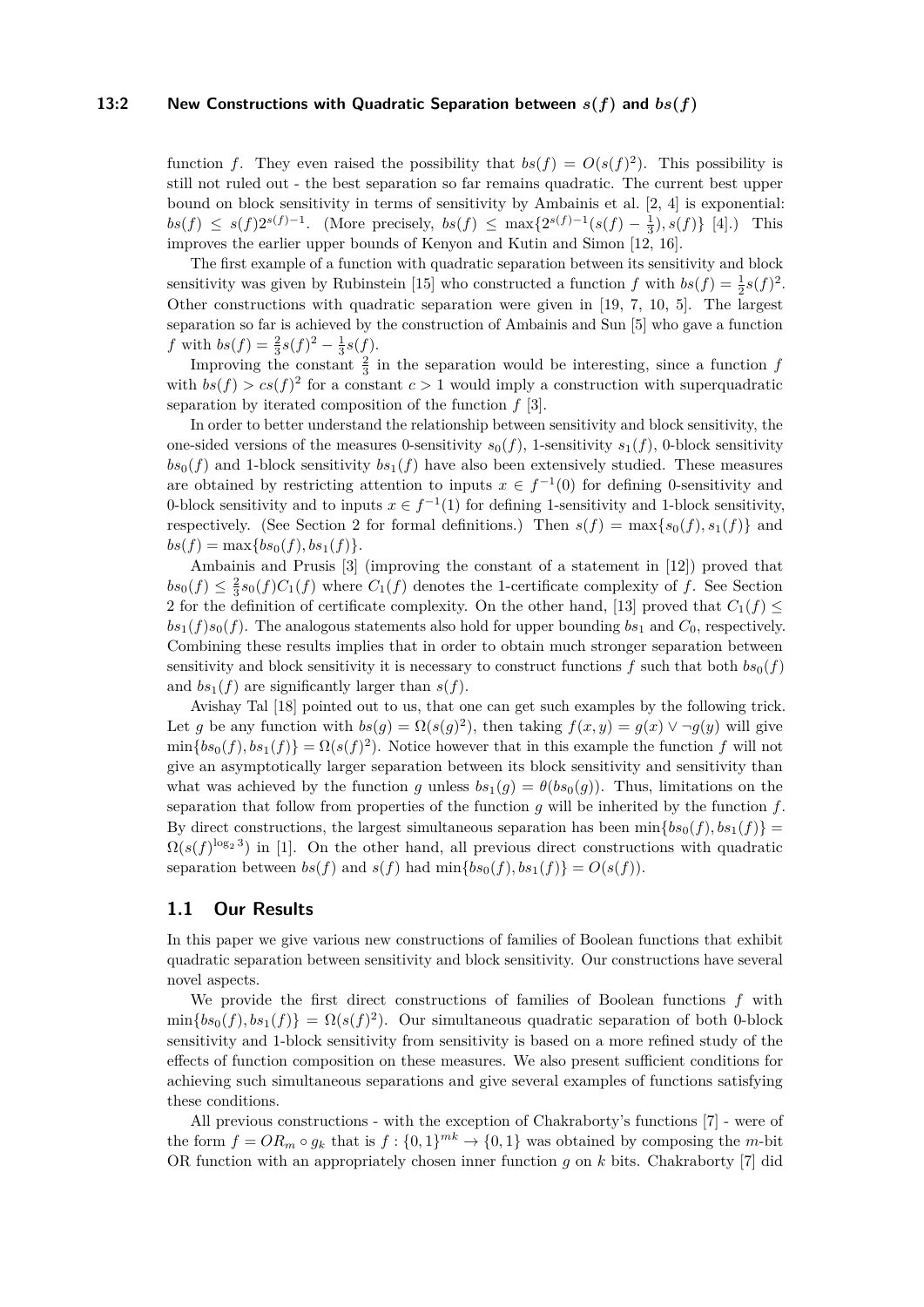We observe that other function compositions instead of OR-composition can also yield quadratic separations. We define new functions, that could be used as inner or outer functions, based on algebraic criterions related to multiplication in finite fields or polynomial multiplication.

We also give new examples of functions to match the current best constant of  $\frac{2}{3}$  by Ambainis and Sun [\[5\]](#page-14-11) among the known quadratic separations. We give a general condition for achieving quadratic separations with the  $\frac{2}{3}$  constant for functions defined by families of certificates. The function by Ambainis and Sun [\[5\]](#page-14-11) fits into this framework.

## <span id="page-2-0"></span>**2 Preliminaries**

Let  $f: \{0,1\}^n \to \{0,1\}$  be a Boolean function. For  $x \in \{0,1\}^n$  and  $i \in [n]$  we denote by  $x^i$ the input obtained by flipping the *i*-th bit of *x*. More generally, for  $S \subseteq [n]$  we denote by  $x^S$ the input obtained by flipping the bits of *x* in all coordinates in the subset *S*.

 $\triangleright$  **Definition 1** (Sensitivity). The sensitivity  $s(f, x)$  of a Boolean function *f* on input *x* is the number of coordinates  $i \in [n]$  such that  $f(x) \neq f(x^i)$ . The 0-sensitivity and 1-sensitivity of *f* are defined as  $s_0(f) = \max\{s(f, x) : f(x) = 0\}$  and  $s_1(f) = \max\{s(f, x) : f(x) = 1\}$ , respectively. The sensitivity of *f* is defined as  $s(f) = \max\{s(f, x) : x \in \{0, 1\}^n\}$  $\max\{s_0(f), s_1(f)\}.$ 

 $\triangleright$  **Definition 2** (Block Sensitivity). The block sensitivity  $bs(f, x)$  of a Boolean function f on input *x* is the maximum number of pairwise disjoint subsets  $S_1, \ldots, S_k$  of [*n*] such that for each  $i \in [k]$   $f(x) \neq f(x^{S_i})$ . The 0-block sensitivity and 1-block sensitivity of f are defined as  $bs_0(f) = \max\{bs(f, x) : f(x) = 0\}$  and  $bs_1(f) = \max\{bs(f, x) : f(x) = 1\}$ , respectively. The block sensitivity of *f* is defined as  $bs(f) = \max\{bs(f, x) : x \in \{0, 1\}^n\} = \max\{bs_0(f), bs_1(f)\}.$ 

It is convenient to refer to coordinates  $i \in [n]$  such that  $f(x) \neq f(x^i)$  as *sensitive bits* for *f* on *x*. Similarly, a subset  $S \subseteq [n]$  is called a *sensitive block* for *f* on *x* if  $f(x) \neq f(x^S)$ .

**Definition 3** (Partial assignment). Given an integer  $n > 0$ , a partial assignment  $\alpha$  is a function  $\alpha$ :  $[n] \rightarrow \{0, 1, \star\}$ . A partial assignment  $\alpha$  corresponds naturally to a setting of *n* variables  $(x_1, x_2, \ldots, x_n)$  to  $\{0, 1, \star\}$  where  $x_i$  is set to  $\alpha(i)$ . The variables set to  $\star$  are called unassigned or free, and we say that the variables set to 0 or 1 are fixed.

We say that  $x \in \{0,1\}^n$  agrees with  $\alpha$  if  $x_i = \alpha(i)$  for all *i* such that  $\alpha(i) \neq \star$ .

The size of a partial assignment  $\alpha$  is defined as the number of fixed variables of  $\alpha$ .

▶ **Definition 4** (Certificate). For a function  $f: \{0,1\}^n \to \{0,1\}$  and input  $x \in \{0,1\}^n$  a partial assignment  $\alpha$  is a certificate of f on x if x agrees with  $\alpha$  and any input y agreeing with  $\alpha$  satisfies  $f(y) = f(x)$ .

The size of a certificate  $\alpha$  is defined as the size of the partial assignment  $\alpha$ .

 $\triangleright$  **Definition 5** (Certificate Complexity). The certificate complexity  $C(f, x)$  of a Boolean function  $f$  on input  $x$  is the size of the smallest certificate of  $f$  on  $x$ . The 0-certificate complexity and 1-certificate complexity of *f* are defined as  $C_0(f) = \max\{C(f, x) : f(x) = 0\}$ and  $C_1(f) = \max\{C(f, x) : f(x) = 1\}$ , respectively. The certificate complexity of f is defined as  $C(f) = \max\{C(f, x) : x \in \{0, 1\}^n\} = \max\{C_0(f), C_1(f)\}.$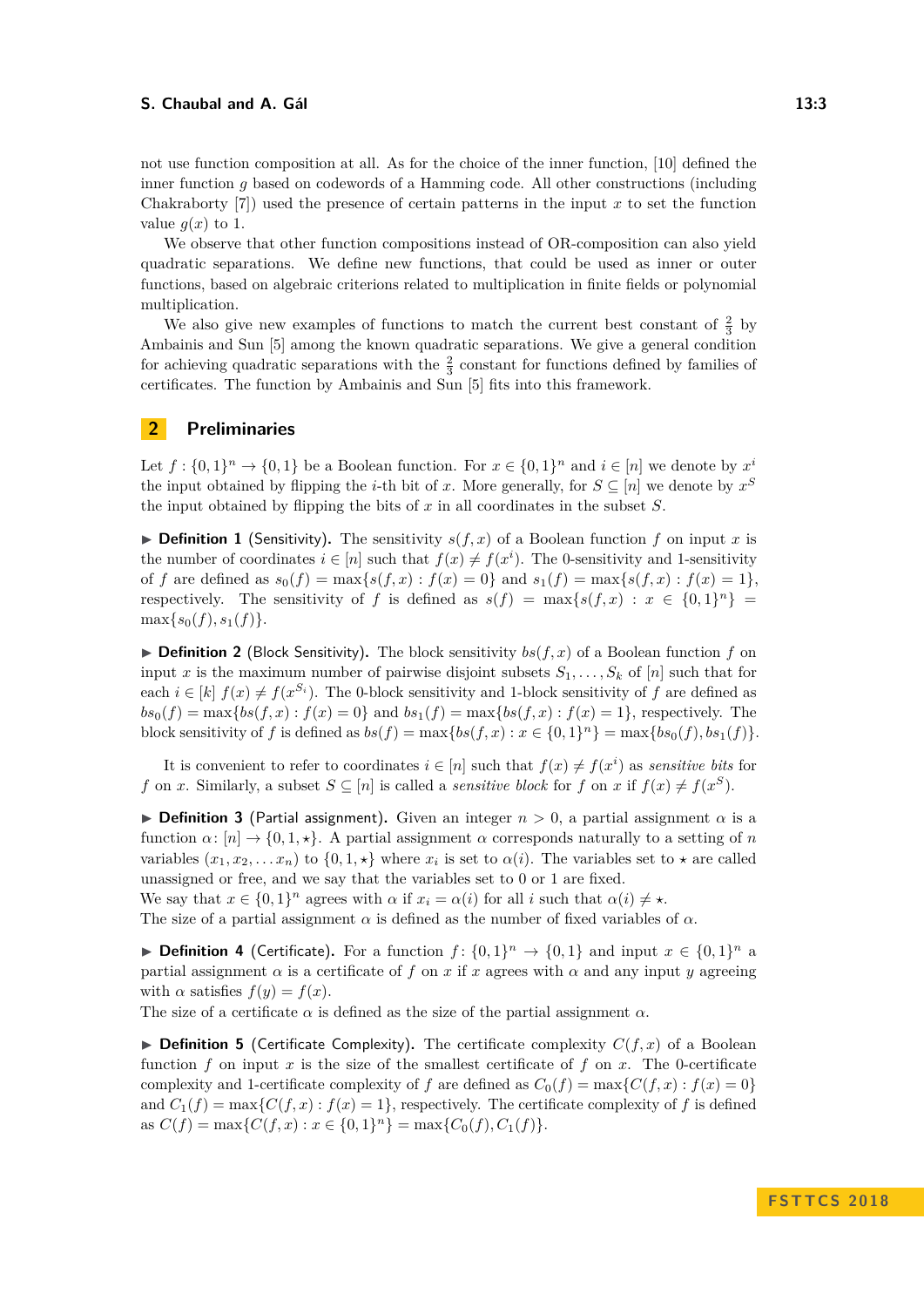#### **13:4** New Constructions with Quadratic Separation between  $s(f)$  and  $bs(f)$

 $\triangleright$  **Definition 6** (Function defined by a set of partial assignments). Let  $C = \{c_1, c_2, \ldots c_t\}$  be a set of partial assignments  $c_1, c_2, \ldots c_t$ :  $[n] \rightarrow \{0, 1, \star\}.$ Then *C* naturally defines a function  $g_C: \{0, 1\}^n \to \{0, 1\}$  as:  $g_C(x) = 1$  iff *x* agrees with some partial assignment  $c_i \in C$ .

**► Definition 7** (Distances). The distance between two inputs  $x, y \in \{0, 1\}^n$  is defined as the number of bits in which they differ.

The distance between an input  $x \in \{0,1\}^n$  and a partial assignment  $\alpha$ :  $[n] \to \{0,1,\star\}$  is defined as the minimum distance between  $x$  and any input  $y$  agreeing with  $\alpha$ .

The distance between two partial assignments  $\alpha$ ,  $\beta$ : [*n*]  $\rightarrow$  {0, 1,  $\star$ } is defined as the minimum distance between any input *x* agreeing with  $\alpha$  and any input *y* agreeing with  $\beta$ .

**Definition 8** (Function Composition). For Boolean functions  $f: \{0,1\}^m \to \{0,1\}$  and  $g: \{0,1\}^k \to \{0,1\}$  the function  $f \circ g: \{0,1\}^{mk} \to \{0,1\}$  is defined on  $z \in \{0,1\}^{mk}$  as

 $f \circ q(z) = f(q(z_1, \ldots, z_k), q(z_{k+1}, \ldots, z_{2k}), \ldots, g(z_{(m-1)k+1}, \ldots, z_{mk}))$ 

Properties of function composition were formally studied with respect to sensitivity and block sensitivity (as well as other related measures) in [\[17,](#page-15-4) [9\]](#page-14-14). We note the following two properties, relevant for us.

▶ **Lemma 9.** [\[17,](#page-15-4) [9\]](#page-14-14) For any Boolean functions f and g we have  $s(f \circ g) \leq s(f)s(g)$ .

▶ **Definition 10.** [\[17\]](#page-15-4) For  $z \in \{0,1\}$  we say that  $f : \{0,1\}^n \to \{0,1\}$  is in *z*-good form, if  $f(z^n) = z$  and  $(2)$   $bs(f) = bs(f, z^n)$ 

<span id="page-3-0"></span>**Example 11.** [\[17\]](#page-15-4) If both f and g are in 0-good form, or if both f and g are in 1-good form, *then*  $bs(f \circ g) \geq bs(f)bs(g)$ .

## **2.1 Previous Constructions with Quadratic Separation**

All previous constructions that achieve quadratic separation between sensitivity and block sensitivity - with the exception of Chakraborty's functions [\[7\]](#page-14-9) - were based on the following "OR-composition Lemma" first used by Rubinstein [\[15\]](#page-14-8).

- ▶ **Lemma 12.** [\[15\]](#page-14-8) For any function  $g: \{0, 1\}^m \to \{0, 1\}$ , we have:
- $= s_0(OR_n \circ g) = ns_0(g)$
- $\Rightarrow$   $bs_0(OR_n \circ q) = nbs_0(q)$
- $= s_1(OR_n \circ g) = s_1(g)$
- $\bullet$  *bs*<sub>1</sub>(*OR*<sub>*n*</sub>  $\circ$  *g*) = *bs*<sub>1</sub>(*g*)

The quadratic separations of [\[15,](#page-14-8) [19,](#page-15-2) [5,](#page-14-11) [10\]](#page-14-10) are based on using this lemma and considering functions of the form  $f = OR_n \circ g$  for appropriately chosen inner functions g.

Next we briefly describe the previous constructions of functions with quadratic separation.

- **1.** Rubinstein's function [\[15\]](#page-14-8) Define  $g: \{0, 1\}^{2m} \to \{0, 1\}$  as:  $g(x) = 1$  iff  $x_{2i-1} = x_{2i} = 1$  for some  $j \in [m]$  and  $x_i = 0$  for  $i \neq 2j - 1, 2j$ . This gives  $s_0(g) = 1$ ,  $s_1(g) = bs_1(g) = 2m$ ,  $bs_0(g) = m$ . Let  $f = OR_{2m} \circ g$ . Then  $s_0(f) = s_1(f) = bs_1(f) = 2m$ ,  $bs_0(f) = 2m^2$ , giving  $bs(f) =$  $\frac{1}{2} s(f)^2$ .
- **2.** Virza's function [\[19\]](#page-15-2) Define  $g: \{0, 1\}^{2m+1} \to \{0, 1\}$  as:  $g(x) = 1$  iff one of the following holds: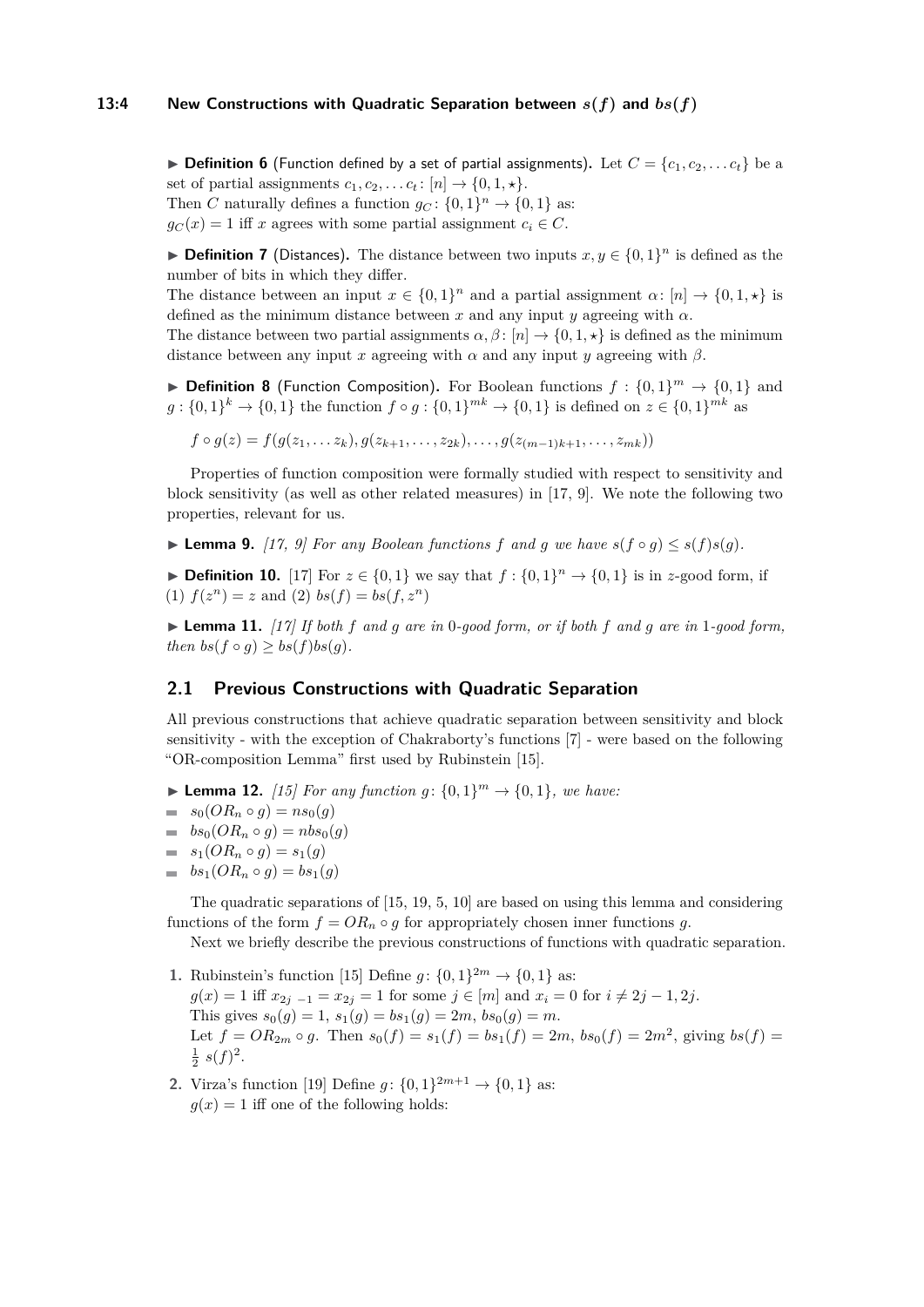- **1)** ∃*j* ∈ [*m*] such that  $(x_{2j-1} = x_{2j} = 1)$  and  $(x_i = 0 \ \forall i \neq 2j 1, 2j)$ . **2)**  $(x_{2m+1} = 1)$  and  $(x_i = 0 \forall i \neq 2m+1)$ . This gives  $s_0(g) = 1$ ,  $s_1(g) = bs_1(g) = 2m + 1$ ,  $bs_0(g) = m + 1$ . Let  $f = OR_{2m+1} \circ g$ . Then  $s_0(f) = s_1(f) = bs_1(f) = 2m+1$ ,  $bs_0(f) = (m+1)(2m+1)$ . Therefore,  $bs(f) = \frac{1}{2}s(f)^2 + \frac{1}{2}s(f)$ .
- **3.** Ambainis and Sun's function [\[5\]](#page-14-11) Define  $g: \{0, 1\}^{2(2m+1)} \to \{0, 1\}$  as:  $g(x) = 1$  iff  $\exists j \in [2m + 1]$  such that: **1)**  $x_{2j-1} = x_{2j} = 1$ , and **2)** For all  $i \in [m]$ ,  $x_{2i+2i} = x_{2i-2i} = x_{2i-2i-1} = 0$ . Here, the index of x is taken modulo  $(2(2m + 1))$  i.e. we index x as if it were laid around a circle. This gives  $s_0(g) = 1$ ,  $s_1(g) = bs_1(g) = 3m + 2$ ,  $bs_0(g) = 2m + 1$ . Let  $f = OR_{3m+2} \circ g$ . Then  $s_0(f) = s_1(f) = bs_1(f) = 3m+2$ ,  $bs_0(f) = (3m+2)(2m+1)$ . Therefore,  $bs(f) = \frac{2}{3}s(f)^2 - \frac{1}{3}s(f)$ .
- **4.** Function based on Hamming Code [\[10\]](#page-14-10): Consider the hamming code on  $m = 2<sup>r</sup> - 1$  bits. Define  $g: \{0, 1\}^m \to \{0, 1\}$  as:  $g(x) = 1$  iff *x* is a codeword of the hamming code on *m* bits. This gives  $s_0(g) = 1$ ,  $s_1(g) = bs_1(g) = m$ ,  $bs_0(g) = \frac{m+1}{2}$ . Let  $f = OR_m \circ g$ . Then,  $s_0(f) = s_1(f) = bs_1(f) = m$ ,  $bs_0(f) = \frac{m(m+1)}{2}$ . Thus  $bs(f) = \frac{1}{2}s(f)^2 + \frac{1}{2}s(f).$

Finally, we describe a construction by Chakraborty that does not involve function composition. Another similar construction appeared in [\[7\]](#page-14-9).

**5.** Chakraborty's function [\[7\]](#page-14-9) For integers k, m such that  $2 < k < m$  and  $2k \mid m$ , the function  $g_k: \{0,1\}^m \to \{0,1\}$  is defined as follows. For  $x = (x_0, \ldots, x_{m-1}), g_k(x) = 1$  iff  $\exists i \in \{0, \ldots m-1\}$  such that  $x_i = x_{i+1}$  mod  $m \ge 1$ and  $x_j = 0$  for all  $j \in \{i + 2(\mod m), \dots, i + k - 1(\mod m)\}.$ Then,  $s_0(g_k) = \frac{2m}{k}$ ,  $s_1(g_k) = k$ ,  $bs_0(g_k) = \frac{m}{2}$  and  $bs_1(g_k) = k$ .

Therefore, setting  $k =$  $\sqrt{2m}$  gives  $s(g_{\sqrt{2m}}) = \sqrt{2m}$  and  $bs(g_{\sqrt{2m}}) = \frac{m}{2}$ . So we have  $bs(g_{\sqrt{2m}}) = \frac{1}{4} s(g_{\sqrt{2m}})^2$ .

## **3 New Building Blocks for Quadratic Separation**

Here we define several new functions that we will use as inner or outer functions in various function compositions to obtain quadratic separations.

## **3.1 A General Framework Based on Certificates**

For an odd integer *m*, consider a set of partial assignments  $C = \{c_1, c_2, \ldots c_m\}$  on a set of variables X with  $|\mathcal{X}| = 2m$ . We say that the set of partial assignments C is good if it satisfies the following 2 properties:

- (a) The distance between any two partial assignments  $c_i, c_j \in C$  is at least 3.
- (**b**) Each partial assignment  $c_i$  has exactly 2 bits set to 1,  $\frac{3}{2}(m-1)$  bits set to 0 and the remaining bits free.

Consider the function *g<sup>C</sup>* defined by a good set of partial assignments. We prove the following lemma for such a function  $q_C$ :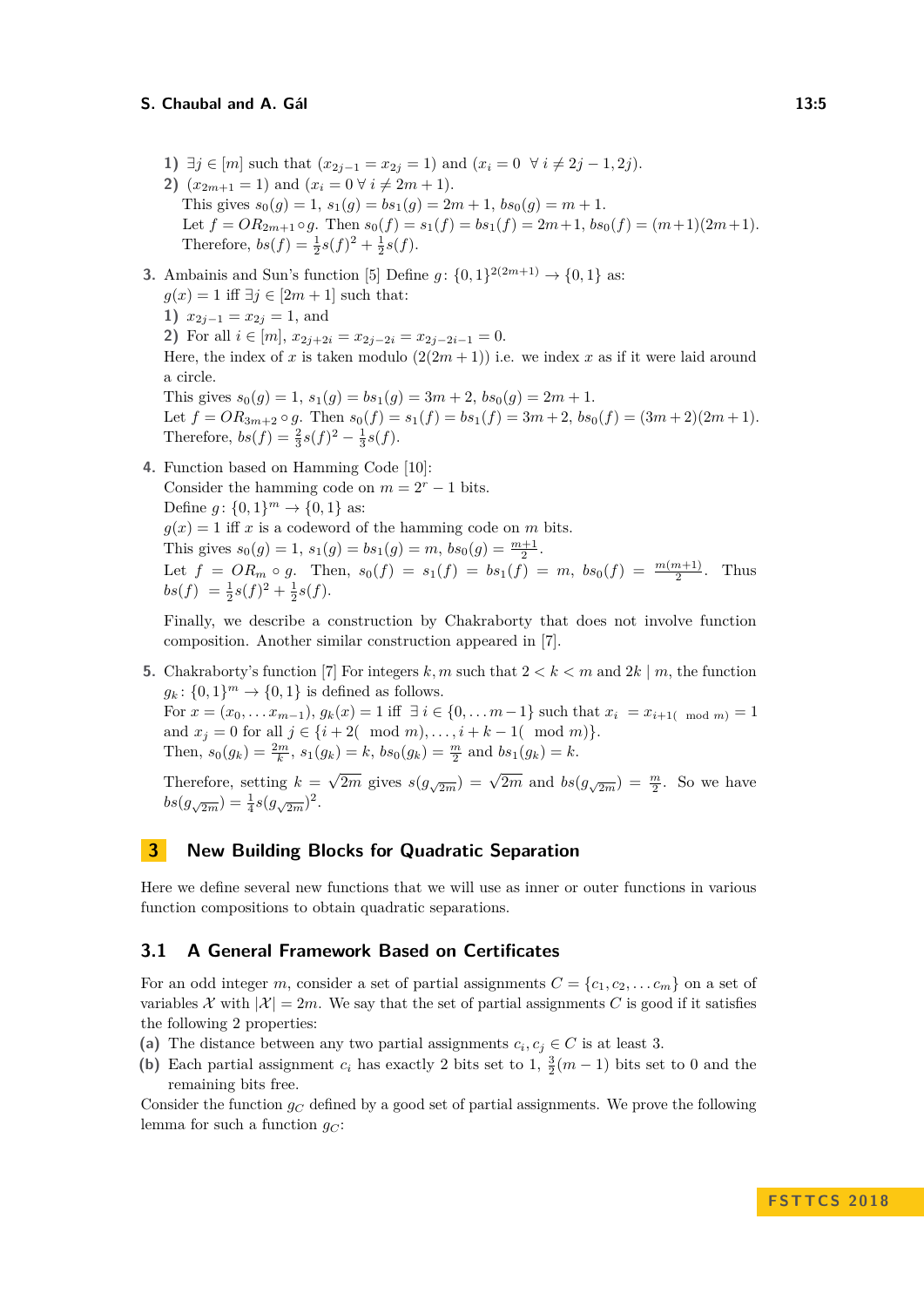<span id="page-5-0"></span>**Example 13.** For an odd integer *m*, and any function  $g_C$ :  $\{0,1\}^{2m} \rightarrow \{0,1\}$  defined by a *good set of partial assignments C, we have:*

(1)  $s_0(g_C) = 1$ **(2)**  $s_1(g_C) = \frac{3m+1}{2}$ 

**(3)**  $bs_0(g_C) \geq m$ 

**Proof.** We first note that the set of partial assignments *C* also forms a set of 1-certificates for *g<sup>C</sup>* such that every 1-input agrees with exactly one partial assignment from *C*.

- **1.**  $s_0(g_C) = 1$ . This follows from property (a) of a good set of partial assignments since: for any 0-input *x*, there is at most one certificate  $c_i \in C$  such that *x* is at a distance 1 from it.
- **2.**  $s_1(g_C) = \frac{3m+1}{2}$ . This follows from property (a): Consider a 1-input *x* agreeing with  $c_i$ . The bits fixed by  $c_i$  form exactly the set of sensitive bits for  $f$  on  $x$ , since any two certificates in *C* are at a distance of at least 3 from each other.
- **3.**  $bs_0(g_C) \geq m$ . Follows from properties (a),(b): Consider the input  $0^{2m}$  which is a 0-input (due to property (b)).

Recall that any two certificates  $c_i$ ,  $c_j$  must be at a distance at least 3 from each other. But since each certificate only sets exactly 2 bits to 1, this implies that the bits set to 1 by  $c_i$  must be disjoint from the bits set to 1 by  $c_j$ , for any  $c_i, c_j \in C$ .

Therefore, for the 0-input  $0^{2m}$ , the pair of bits set to 1 by a certificate  $c_i$  gives a sensitive block for every  $i \in [m]$ . All these blocks are mutually disjoint and therefore  $bs_0(g_C) \geq m$ .

**Theorem 14.** *Consider any function*  $g_C: \{0,1\}^{2m} \to \{0,1\}$  *defined by a good set of partial* assignments *C*, for an odd integer *m*. Then the function  $f = OR_{\frac{3m+1}{2}} \circ g_C$  has:

$$
bs(f) = \frac{2}{3}s(f)^2 - \frac{1}{3}s(f).
$$

We note that the inner function defined by Ambainis and Sun [\[5\]](#page-14-11) can be shown to fit into this framework.

We will use Lemma [13](#page-5-0) to analyze the functions defined in subsection [3.3.](#page-7-0)

## **3.2 Using Finite Field Multiplication**

In this subsection, we give constructions of families of functions based on Finite Field Multiplication, which achieve quadratic separation between block sensitivity and sensitivity.

Fix an irreducible polynomial p of degree m in  $\mathbb{F}_2[z]$  and consider the representation of the elements of  $\mathbb{F}_{2^m}$  as univariate polynomials modulo p. For  $a \in \{0,1\}^m$ , we interpret  $a = (a_0, \ldots a_{m-1})$  as an element of  $\mathbb{F}_{2^m}$  under this representation.

 $\blacktriangleright$  **Definition 15** (Function based on Finite Field Multiplication). The function  $g_{FF}$ :  $\{0,1\}^m$   $\times$  $\{0,1\}$ <sup>m</sup>  $\rightarrow \{0,1\}$  is defined as follows:

 $g_{FF}(a, b) = 1$  iff  $a \cdot b = c$ , where  $c \in \mathbb{F}_{2^m}$  is the element represented as  $(0, \ldots, 0, 1)$  and multiplication is over the field  $\mathbb{F}_{2^m}$ .

We prove the following lemma listing the values of sensitivity and block sensitivity for the function  $q_{FF}$ :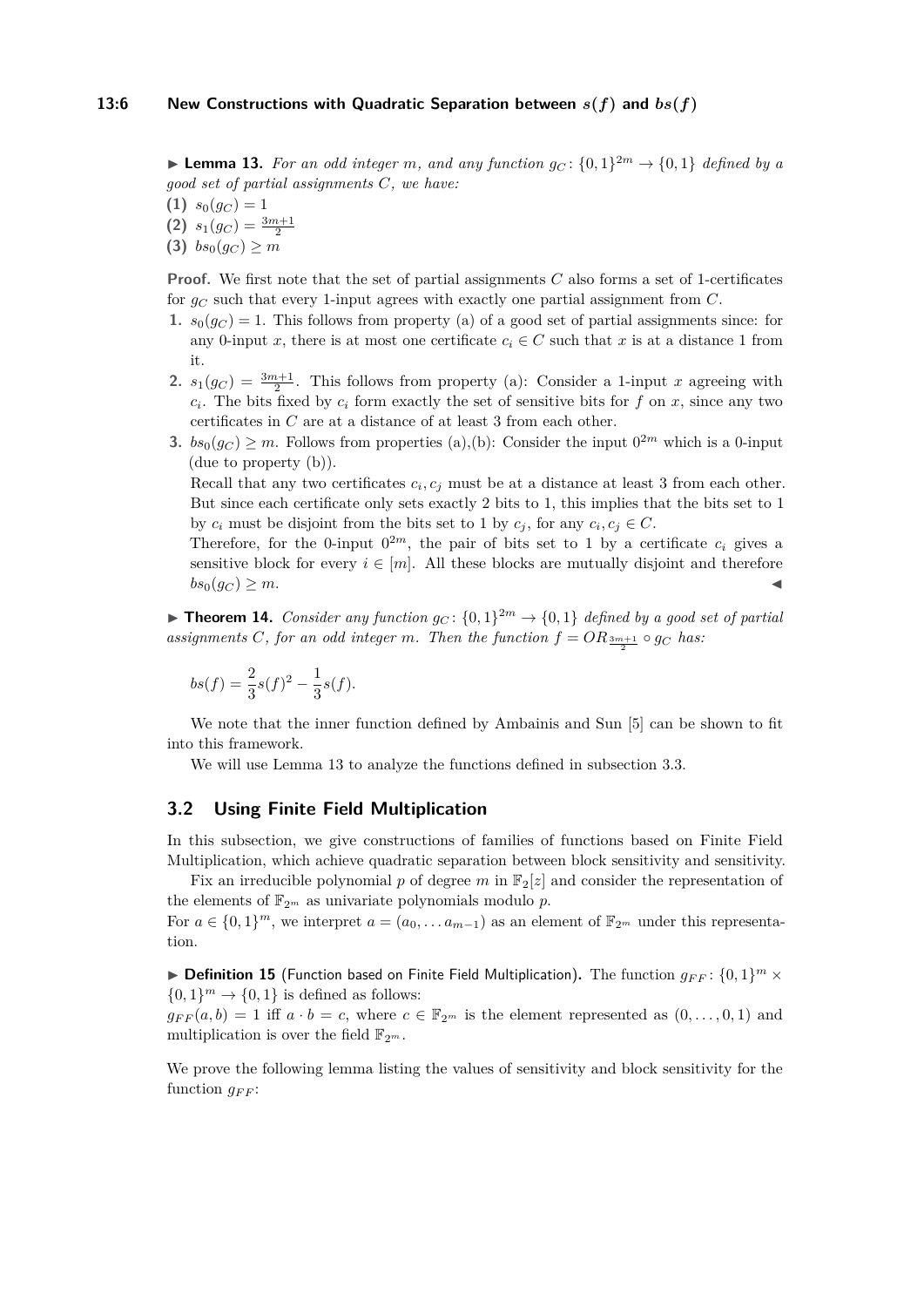<span id="page-6-0"></span>▶ **Lemma 16.** *For the function*  $g_{FF}$ :  $\{0,1\}^m \times \{0,1\}^m$  →  $\{0,1\}$ *, we have:* 

- $= s_0(q_{FF}) \leq 2$
- $b s_0(q_{FF}) > m$
- $s_1(g_{FF}) = 2m$
- $bs_1(g_{FF}) = 2m$

**Proof.**

 $= s_0(g_{FF}) \leq 2$ :

For any non-zero  $a \in \mathbb{F}_{2^m}$ , there exists a unique  $b \in \mathbb{F}_{2^m}$  such that  $a \cdot b = (0, \ldots, 0, 1)$ i.e.  $g_{FF}(a, b) = 1$ . Therefore, for any input  $(a, b) \in g_{FF}^{-1}(0)$ , at most 1 bit *j* of *a* may be flipped to get  $a^j \cdot b = (0, 0 \dots 1)$  i.e. *a* has at most 1 sensitive bit. Similarly, at most 1 bit of *b* may be sensitive.

 $s_1(g_{FF}) = 2m$ 

Consider any input  $(a, b) \in g_{FF}^{-1}(1)$ . Flipping any bit of *a* or *b* changes the value of the product  $a \cdot b$ . Therefore every bit of  $(a, b)$  is sensitive, giving  $s_1(q_{FF}) = 2m$ .

 $b s_0(g_{FF}) \geq m$ 

Consider the 0-input  $a = (0, \ldots 0), b = (0, \ldots 0)$ .

For each  $j \in \{0, \ldots m-1\}$ , we can flip the pair of bits  $(a_j, b_{m-1-j})$ , so that their product becomes  $c = (0, \ldots, 0, 1)$ . This gives *m* disjoint sensitive blocks.

 $b s_1(q_{FF}) = 2m$ This follows since:  $2m \geq bs_1(q_{FF}) \geq s_1(q_{FF}) = 2m$ 

The following theorem follows from Lemma [16](#page-6-0) and the OR-composition Lemma.

 $\blacktriangleright$  **Theorem 17.** *The function*  $f = OR_m \circ g_{FF}$  *has:* 

$$
bs(f) \ge \frac{1}{4}s(f)^2
$$

We now modify the function  $g_{FF}$  to improve the constant of separation from  $\frac{1}{4}$  to  $\frac{1}{2}$ .

<span id="page-6-1"></span>► **Definition 18.** The function  $g_{FF}^*$ :  $\{0,1\}^m \times \{0,1\}^m \rightarrow \{0,1\}$  is defined as follows:  $g_{FF}^*(a, b) = 1$  iff the following two conditions hold:

- **1.**  $a \cdot b = c$ , where  $c \in \mathbb{F}_{2^m}$  is the element represented as  $(0, \ldots, 0, 1)$  and multiplication is over the field  $\mathbb{F}_{2^m}$
- **2.**  $a_0 \oplus a_1 \ldots \oplus a_{m-1} = 1$
- <span id="page-6-2"></span>▶ **Lemma 19.** *For the function*  $g_{FF}^*$ :  $\{0,1\}^m$  ×  $\{0,1\}^m$  →  $\{0,1\}$ *, we have:*
- $s_0(g_{FF}^*) = 1$
- $bs_0(g_{FF}^*) \geq m$
- $s_1(g_{FF}^*) = 2m$
- $bs_1(g_{FF}^*) = 2m$

**Proof.** Note that Conditions 1. and 2. of Definition [18](#page-6-1) both have to hold for 1 inputs, and at least one is violated for 0 inputs.

 $s_0(g_{FF}^*) = 1$ 

For a 0-input (*a, b*) which satisfies condition 1., flipping any bit of *a* or *b* changes the product  $a \cdot b$  and condition 1. is no longer satisfied. Therefore, such a 0-input has no sensitive bit.

For any 0-input (*a, b*) which leaves condition 1. unsatisfied, both *a* and *b* can have at most one sensitive bit each as observed in the proof of Lemma [16.](#page-6-0)

We further note that for any given 0-input  $(a, b)$ , only one of *a* or *b* can have a sensitive bit because condition 2 has to hold for 1-inputs. Therefore,  $s_0(g_{FF}^*) = 1$ .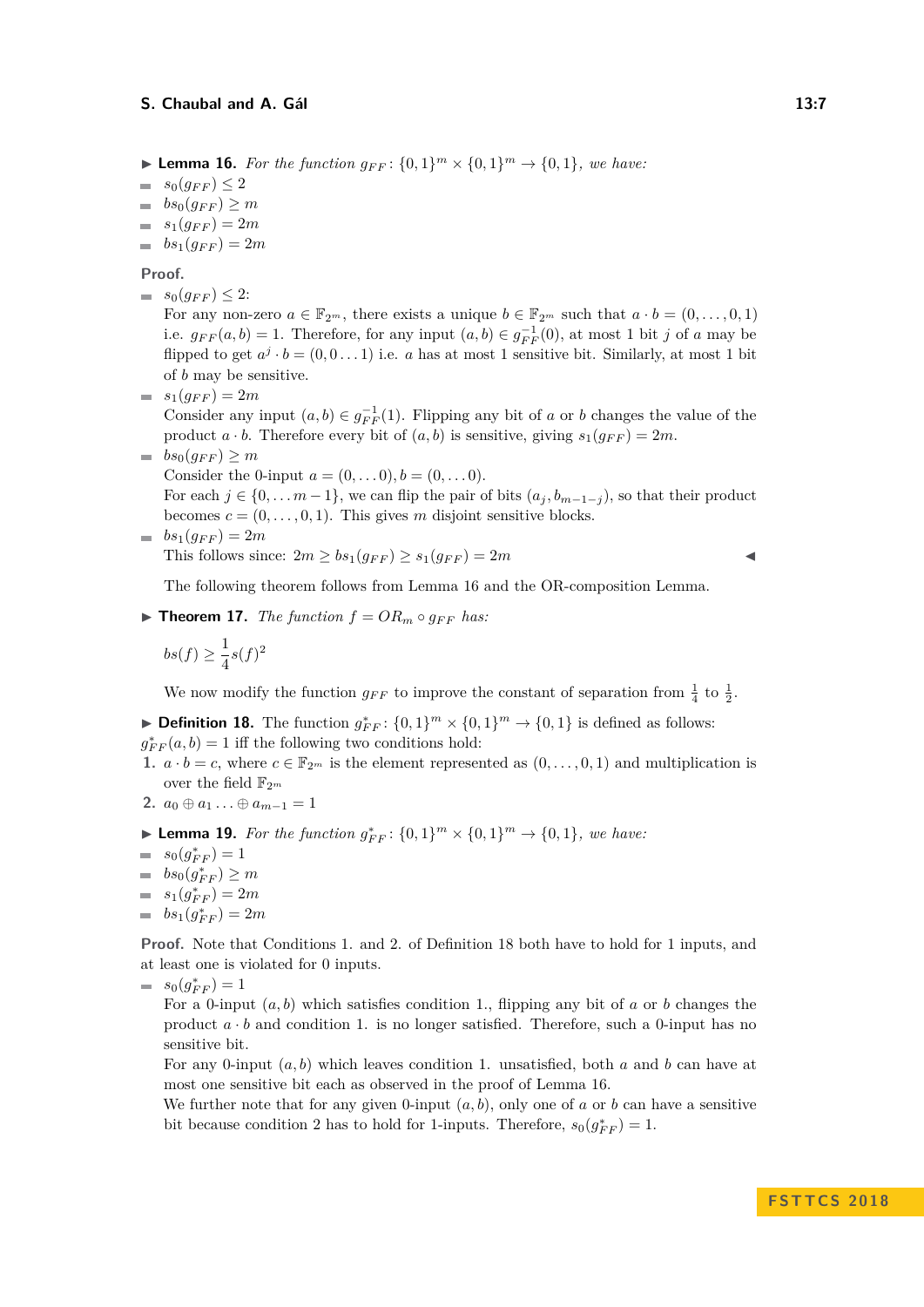#### **13:8** New Constructions with Quadratic Separation between  $s(f)$  and  $bs(f)$

 $s_1(g_{FF}^*) = 2m$ 

Consider any 1-input  $(a, b)$ . Flipping any bit of  $a$  or  $b$  changes the value of the product  $a \cdot b$  and condition 1. is no longer satisfied. Therefore every bit of  $(a, b)$  is sensitive, giving  $s_1(g_{FF}^*) = 2m$ .

 $bs_0(g_{FF}^*) \geq m$ 

Consider the 0-input  $a = (0, \ldots, 0), b = (0, \ldots, 0)$ .

For each  $j \in \{0, \ldots m-1\}$ , we can flip the pair of bits  $(a_j, b_{m-1-j})$ , so that their product becomes  $c = (0, 0, \ldots 1)$  to satisfy the first condition. Since  $a^j$  has exactly one 1, the second condition is satisfied as well, and  $g_{FF}^*(a^j, b^{m-1-j}) = 1$ . This gives *m* disjoint sensitive blocks and therefore,  $bs_0(g_{FF}^*) \geq m$ .

 $bs_1(g_{FF}^*) = 2m$ m. This follows since:  $2m \ge bs_1(g_{FF}^*) \ge s_1(g_{FF}^*) = 2m$ .

Using Lemma [19](#page-6-2) and the OR-composition Lemma gives the following theorem.

▶ **Theorem 20.** *The function*  $f = OR_{2m} \circ g_{FF}^*$  *has:* 

$$
bs(f) \ge \frac{1}{2}s(f)^2.
$$

**F** Remark. We could replace  $c = (0, \ldots, 0, 1)$  in the above definitions by other field elements and still achieve quadratic separations. In fact using any  $c \in \mathbb{F}_{2^m}$ , we would get  $s_0 \leq 2$  and  $s_1 = 2m$  for the inner function. However, we need to choose *c* carefully to guarantee that  $b s_0$ of the inner function is large enough.

## <span id="page-7-0"></span>**3.3 Using Polynomial Multiplication**

We now describe another family of functions similar in essence to the one involving finite field multiplication, but easier to analyze.

Here we consider polynomials over the Integers. For  $a \in \{0,1\}^m$ , we interpret the bits of  $a = (a_0, \ldots a_{m-1})$  as the coefficients of a univariate polynomial  $p_a$  that is  $p_a(z)$  $a_0 + a_1 z + \ldots a_{m-1} z^{m-1}$ .

 $\blacktriangleright$  **Definition 21** (Function based on Polynomial Multiplication). The function  $g_{poly}: \{0,1\}^m \times$  $\{0,1\}$ <sup>m</sup>  $\rightarrow \{0,1\}$  is defined as follows:

 $g_{poly}(a, b) = 1$  iff  $p_a(z) \cdot p_b(z)$  has a non-zero coefficient for  $z^{m-1}$  and has coefficient 0 for  $z^j$ for all  $j < m - 1$ .

It is convenient to use the following equivalent definition.

 $\triangleright$  **Definition 22** (Alternative definition). Consider the set of partial assignments  $C =$  ${c_0, c_1, \ldots, c_{m-1}}$  on variables  $(a, b)$  where  $a = (a_0, \ldots, a_{m-1})$  and  $b = (b_0, \ldots, b_{m-1})$  defined as below:

For every  $i \in \{0, ..., m-1\},\$ 

$$
c_i(a_j) = \begin{cases} 1, & \text{if } j = i \\ 0, & \text{if } j < i \\ \star, & \text{if } j > i \end{cases}
$$
\n
$$
c_i(b_j) = \begin{cases} 1, & \text{if } j = m - 1 - i \\ 0, & \text{if } j < m - 1 - i \\ \star, & \text{if } j > m - 1 - i \end{cases}
$$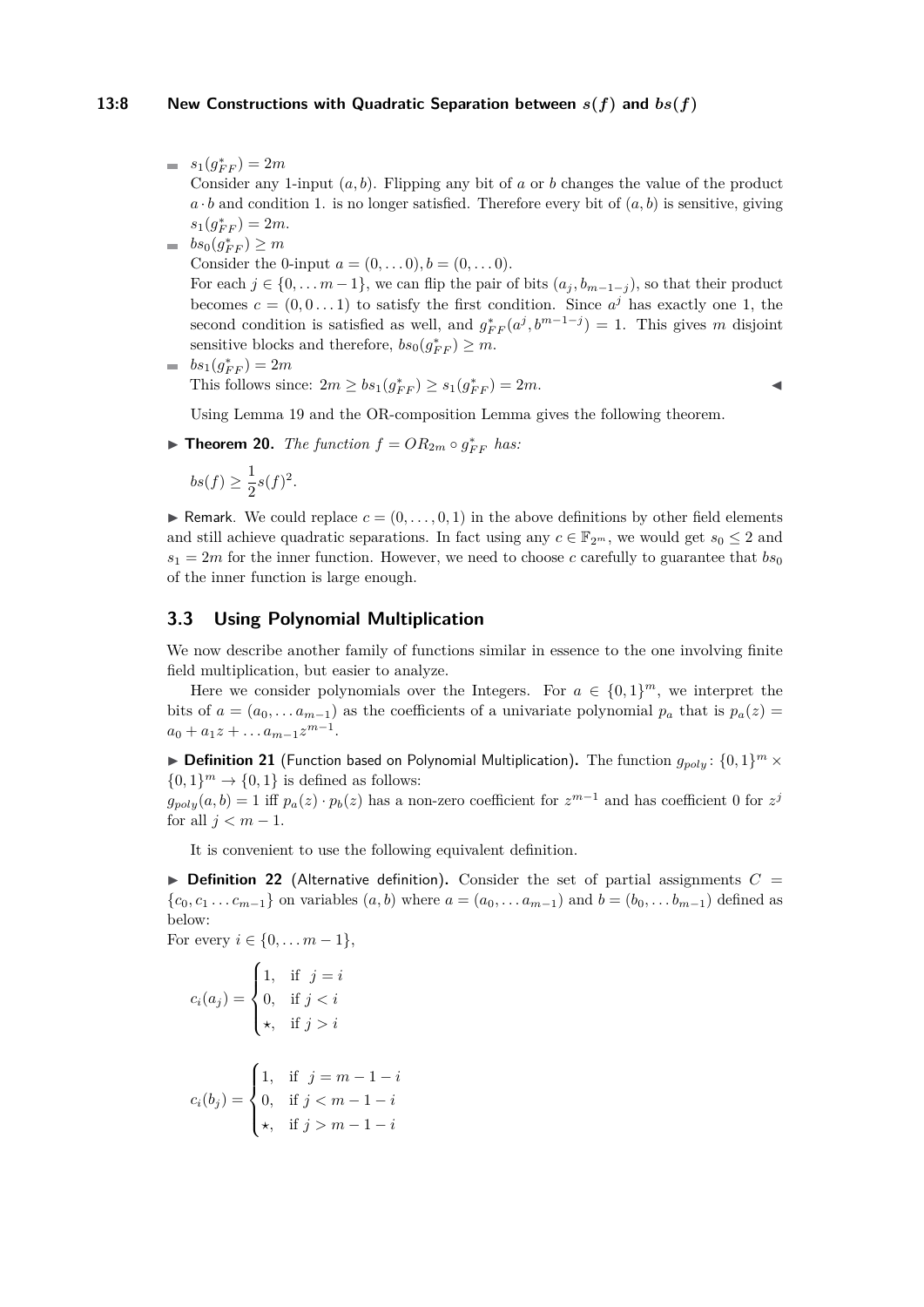Now the function  $g_{poly}$  is the function defined by the set of partial assignments *C* i.e.  $g_C$ .

We now analyze this function for its sensitivity and block sensitivity:

<span id="page-8-0"></span>▶ **Lemma 23.** *For*  $g_{poly}$ :  $\{0,1\}^m$  ×  $\{0,1\}^m$  →  $\{0,1\}$ *, we have:* 

 $s_0(g_{poly}) = 2$  $\equiv$ 

- $\bullet$  *bs*<sub>0</sub> $(g_{poly}) = m$
- $s_1(g_{poly}) = m + 1$
- $b s_1(q_{\textit{poly}}) = m + 1$

#### **Proof.**

- 1.  $s_0(g_{poly})=2$ :
	- $s_0(g_{poly}) ≤ 2$ : Let  $(a, b)$  be any 0-input of  $g_{poly}$ . Let  $i ∈ \{0, \ldots m-1\}$  be the smallest index such that  $a_i = 1$  (if it exists - let  $i = m$  if it does not) and j be the smallest index such that  $b_j = 1$  (if it exists - let  $j = m$  otherwise). Then, we have two cases:

**Case 1:**  $i + j > m - 1$ . In this case, the only bits which can be flipped to change the value of  $g_{poly}$  from 0 to 1 are  $a_{m-1-i}$  (unless  $i = m$ ) and  $b_{m-1-j}$  (unless  $j = m$ ). **Case 2:**  $i + j \leq m - 1$ . Now, the only way to flip a bit and possibly change the value of  $g_{poly}$  to 1 is by flipping the bits  $a_i$  or  $b_j$ .

 $s_0(g_{poly},(a,b)) \geq 2$ : The following 0-input  $(a,b)$  achieves  $s_0(g_{poly},(a,b)) = 2$ : Let  $a_{m-1} = 1, a_i = 0 \forall i < (m-1)$ . Similarly,  $b_{m-1} = 1$ ,  $b_i = 0 \ \forall i < (m-1)$ . Notice that  $(a, b)$  has 2 sensitive bits:  $a_0$  and  $b_0$ .

2.  $s_1(g_{poly}) = m + 1$ :

First, we observe from the alternative definition of *gpoly* that every 1-input of *gpoly* agrees with a certificate  $c_i$  from the set *C*. Therefore,  $C_1(g_{\text{poly}}) \leq (m+1)$ . Therefore,  $s_1(g_{poly}) \leq (m+1)$ .

Also, note that every two certificates of *C* are at a distance of at least 2 from each other. Therefore, for any 1-input  $(a, b)$  of  $g_{poly}$ , each of the  $m + 1$  bits where it agrees with  $c_i \in C$  is sensitive. So  $s_1(g_{poly}) = m + 1$ .

3.  $bs_0(g_{poly}) = m$ 

We first prove  $bs_0(g_{poly}) \geq m$ . Consider the 0-input with  $a_i = b_i = 0 \ \forall i \in \{0, \ldots m-1\}.$ We can flip the pair of bits  $a_i, b_{m-1-i}$  for  $i \in \{0, \ldots m-1\}$  so that the function changes value from 0 to 1. Therefore,  $bs_0(g_{poly}) \geq m$ .

Next we prove  $bs_0(g_{poly}) \leq m$ . Since  $s_0(g_{poly}) = 2$ , any 0-input other than the all-0 input can have only at most 2 blocks of size 1 each and all the other blocks must have size at least 2. Therefore,  $bs_0(g_{poly}) \leq 2 + (m-2) = m$ .

4. 
$$
bs_1(g_{poly}) = m + 1
$$
:

As observed before,  $C_1(g_{poly}) \leq (m+1)$ . Also,  $s_1(g_{poly}) = m+1$ . Since  $s_1(g_{poly}) \le bs_1(g_{poly}) \le C_1(g_{poly})$ , we have  $bs_1(g_{poly}) = m + 1$ .

Lemma [23](#page-8-0) and the OR-composition Lemma imply the following theorem.

▶ **Theorem 24.** *Consider*  $g_{poly}$ :  $\{0,1\}^m$  ×  $\{0,1\}^m$  →  $\{0,1\}$  *for any odd integer m. Then the function*  $f = OR_{\frac{m+1}{2}} \circ g_{poly}$  *has:* 

$$
bs(f) = \frac{1}{2}s(f)^2 - \frac{1}{2}s(f)
$$

We modify the above function to improve the constant of separation from  $\frac{1}{2}$  to  $\frac{2}{3}$ .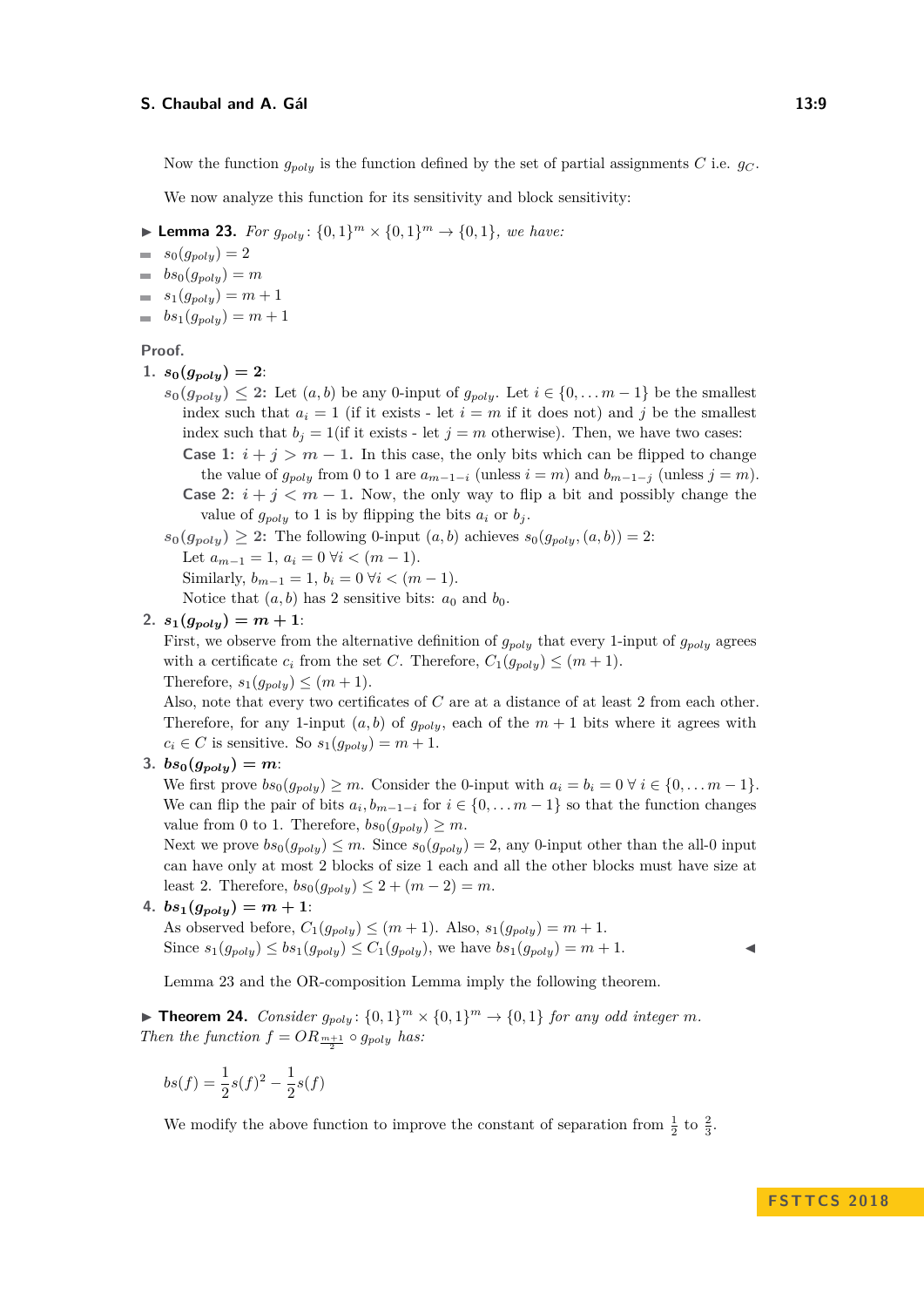► **Definition 25.** The function  $g_{poly}^*$ :  $\{0,1\}^m \times \{0,1\}^m \rightarrow \{0,1\}$ , is defined as:  $g_{poly}^*(a, b) = 1$ iff all the following conditions are met:

**1.**  $p_a(z) \cdot p_b(z)$  has a non-zero coefficient for  $z^{m-1}$  and has coefficient 0 for  $z^j$  for all  $j < m-1$ 

- **2.** If *j* is the smallest index such that  $a_j = 1$ , then  $a_i = 0$  for all *i* such that  $i > j$  and  $i \oplus j = 1$
- **3.** If *k* is the smallest index such that  $b_k = 1$ , then  $b_i = 0$  for all *i* such that  $i > k$  and  $i \oplus k = 0$

It is again helpful to consider an equivalent definition based on certificates.

**Definition 26** (Alternative definition). Consider the set of partial assignments  $C'$  =  ${c'_0, c'_1, \ldots c'_{m-1}}$  on variables  $(a, b)$  where  $a = (a_0, \ldots a_{m-1})$  and  $b = (b_0, \ldots b_{m-1})$  defined as below:

For every  $i \in \{0, ..., m-1\},\$ 

$$
c'_{i}(a_{j}) = \begin{cases} 1, & \text{if } j = i \\ 0, & \text{if } j < i \\ 0, & \text{if } j > i \text{ and } i \oplus j = 1 \\ \star, & \text{if } j > i \text{ and } i \oplus j = 0 \end{cases}
$$

$$
c'_{i}(b_{j}) = \begin{cases} 1, & \text{if } j = m - 1 - i \\ 0, & \text{if } j < m - 1 - i \\ 0, & \text{if } j > m - 1 - i \text{ and } (m - 1 - i) \oplus j = 0 \\ \star, & \text{if } j > m - 1 - i \text{ and } (m - 1 - i) \oplus j = 1 \end{cases}
$$

Now the function  $g_{poly}^*$  is the function defined by the set of partial assignments  $C'$  i.e.  $g_{C'}$ .

- <span id="page-9-0"></span>▶ **Lemma 27.** *Consider*  $g_{poly}^*$ :  $\{0,1\}^m$  ×  $\{0,1\}^m$  →  $\{0,1\}$  *for any odd integer m. Then*  $s_0(g_{poly}^*) = 1$
- $bs_0(g_{poly}^*) \geq m$  $s_1(g_{poly}^*) = \frac{3m+1}{2}$  $bs_1(g_{poly}^*) = \frac{3m+1}{2}$

**Proof.** It is clear from the alternative definition of  $g_{poly}^*$  that it is defined by a set of good assignments.Therefore, we can use Lemma [13](#page-5-0) to prove that:

 $s_0(g_{poly}^*) = 1$  $bs_0(g_{poly}^*) \geq m$  $s_1(g_{poly}^*) = \frac{3m+1}{2}$ 

Furthermore, from the alternative definition of  $g_{poly}^*$ , every 1-input has a certificate of size at most  $\frac{3m+1}{2}$ .

Therefore, 
$$
bs_1(g_{poly}^*) \leq C_1(g_{poly}^*) \leq \frac{3m+1}{2}
$$
.  
Also,  $bs_1(g_{poly}^*) \geq s_1(g_{poly}^*) = \frac{3m+1}{2}$ .  
Therefore  $bs_1(g_{poly}^*) = \frac{3m+1}{2}$ .

The following theorem follows from Lemma [27](#page-9-0) and the OR-composition Lemma.

▶ **Theorem 28.** *Consider*  $g_{poly}^*$ :  $\{0,1\}^m$  ×  $\{0,1\}^m$  →  $\{0,1\}$  *for any odd integer m*. *Then the function*  $f = OR_{\frac{3m+1}{2}} \circ g_{poly}^*$  *has:* 

.

$$
bs(f) \ge \frac{2}{3}s(f)^2 - \frac{1}{3}s(f).
$$

Note that this bound matches the current best quadratic separation of [\[5\]](#page-14-11).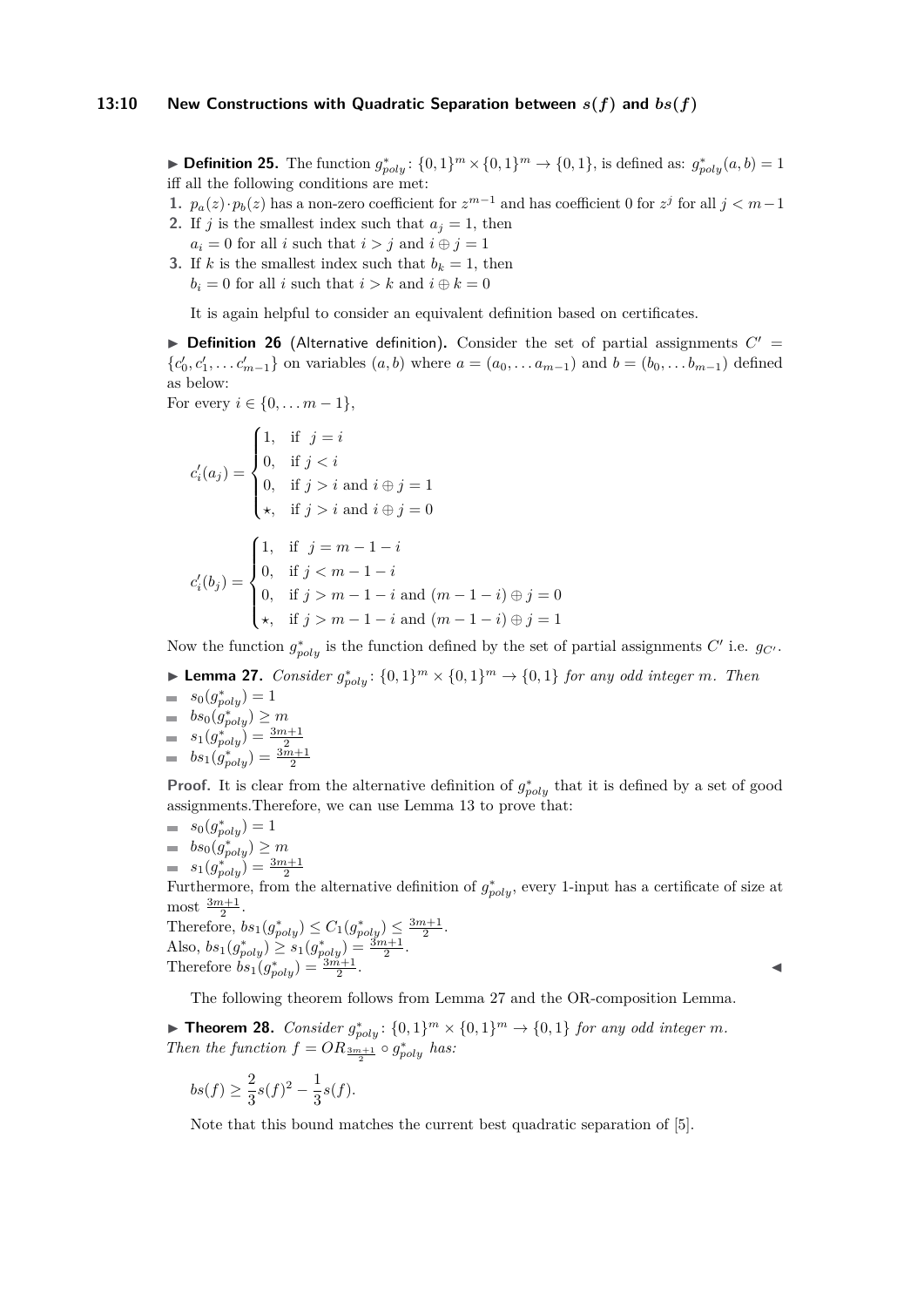## **4 Additional Properties of Function Composition**

As we noted in Section [2,](#page-2-0) properties of function composition have been formally studied in [\[17,](#page-15-4) [9\]](#page-14-14) in the context of separating sensitivity and block sensitivity. Here we take a closer look at the effect of function composition on the measures 0-sensitivity, 1-sensitivity, 0-block sensitivity and 1-block sensitivity. These properties provide the tools we need to obtain quadratic separation of both 0-block sensitivity and 1-block sensitivity from sensitivity.

First we define measures to quantify the number of sensitive bits for *f* on *x* which are equal to 0 and those that are equal to 1 in *x*.

▶ **Definition 29.** For a function  $f: \{0,1\}^n \to \{0,1\}$  and input  $x \in \{0,1\}^n$ , we define:  $\sigma_1(f, x) = |\{i | x_i = 1 \text{ AND } f(x) \neq f(x^i)\}|,$  $\sigma_0(f, x) = |\{i | x_i = 0 \text{ AND } f(x) \neq f(x^i)\}|.$ 

We will use the following notation. We index the bits of the input  $y \in \{0,1\}^{mn}$  to  $f \circ g$ as  $y = (y_{11}, y_{12}, \ldots y_{1m}, y_{21}, \ldots y_{2m}, \ldots y_{n1}, \ldots y_{nm}).$ 

We denote by  $y_i$  the *i*-th group of *m* bits of *y*, that is  $y_i = (y_{i1}, y_{i2}, \ldots, y_{im})$ .

<span id="page-10-0"></span>▶ **Lemma 30.** *For any functions*  $f: \{0, 1\}^n \to \{0, 1\}$  *and*  $g: \{0, 1\}^m \to \{0, 1\}$ *, we have:* 

$$
s_0(f \circ g) = \max_{x \in f^{-1}(0)} \{ \sigma_0(f, x) s_0(g) + \sigma_1(f, x) s_1(g) \},
$$
  

$$
s_1(f \circ g) = \max_{x \in f^{-1}(1)} \{ \sigma_0(f, x) s_0(g) + \sigma_1(f, x) s_1(g) \}.
$$

**Proof.** We first prove the first equation. The second equation has an analogous proof.

**LHS** ≥ **RHS**. Consider the input  $a \in f^{-1}(0)$  for which  $(\sigma_0(f, a)s_0(g) + \sigma_1(f, a)s_1(g))$  is maximized. Note that  $s_0(g)$ ,  $s_1(g)$  don't change for different choices of  $a \in f^{-1}(0)$ . Now, consider an input  $y \in \{0,1\}^{mn}$  such that,  $a = (g(y_1), \ldots g(y_n))$  and for each  $i \in [n]$ , if  $a_i = g(y_i) = 0$ , then  $s(g, y_i) = s_0(g)$  and if  $a_i = g(y_i) = 1$ , then  $s(g, y_i) = s_1(g)$ . So if  $a_i = 0$ , we choose as  $y_i$  a 0-input of *g* which achieves the 0-sensitivity of *g*, and similarly, if  $a_i = 1$ , we choose as  $y_i$  a 1-input of *q* which achieves the 1-sensitivity of *q*. Since  $a \in f^{-1}(0)$ , *y* must be a 0-input of  $f \circ g$ . Therefore, we have

$$
s_0(f \circ g) \ge s(f \circ g, y) \ge \sigma_0(f, a)s_0(g) + \sigma_1(f, a)s_1(g).
$$

**LHS**  $\leq$  **RHS.** Consider the input  $y \in \{0, 1\}^{mn}$  which achieves the 0-sensitivity of  $f \circ g$  i.e.  $s_0(f \circ g) = s(f \circ g, y)$ . Let  $g(y_1) = x_1, g(y_2) = x_2$  and so on, and let  $x = (x_1, x_2, \ldots, x_n)$ . Consider the expression  $(\sigma_0(f, x)s_0(g) + \sigma_1(f, x)s_1(g))$ . Now, if a bit  $y_{ij}$  of *y* is sensitive for  $f \circ g$ , then the bit  $x_i = g(y_i)$  must be a sensitive bit for  $f$  on  $x$ .

Now, consider the set  $\mathcal{X}_0$  of indices  $i \in [n]$  constructed the following way: *i* is included in  $\mathcal{X}_0$  iff  $x_i = g(y_i) = 0$  and there is a bit  $y_{ij}$  sensitive for  $f \circ g$  on  $y$ .

Similarly, we define the set  $\mathcal{X}_1$  of indices  $i \in [n]$  constructed the following way: *i* is included in  $\mathcal{X}_1$  iff  $x_i = g(y_i) = 1$  and there is a bit  $y_{ij}$  sensitive for  $f \circ g$  on  $y$ .

Note that for every  $i \in \mathcal{X}_0$ , the bit  $x_i$  is a 0-bit of  $x$  and  $f$  is sensitive to the *i*-th bit on  $x$ . So  $|\mathcal{X}_0| \leq \sigma_0(f, x)$ .

Similarly  $|\mathcal{X}_1| \leq \sigma_1(f,x)$ . Now,

$$
s(f \circ g, y) = \sum_{i \in \mathcal{X}_0} s(g, y_i) + \sum_{j \in \mathcal{X}_1} s(g, y_j)
$$
  
\n
$$
\leq \sum_{i \in \mathcal{X}_0} s_0(g) + \sum_{j \in \mathcal{X}_1} s_1(g)
$$
  
\n
$$
\leq \sigma_0(f, x) s_0(g) + \sigma_1(f, x) s_1(g).
$$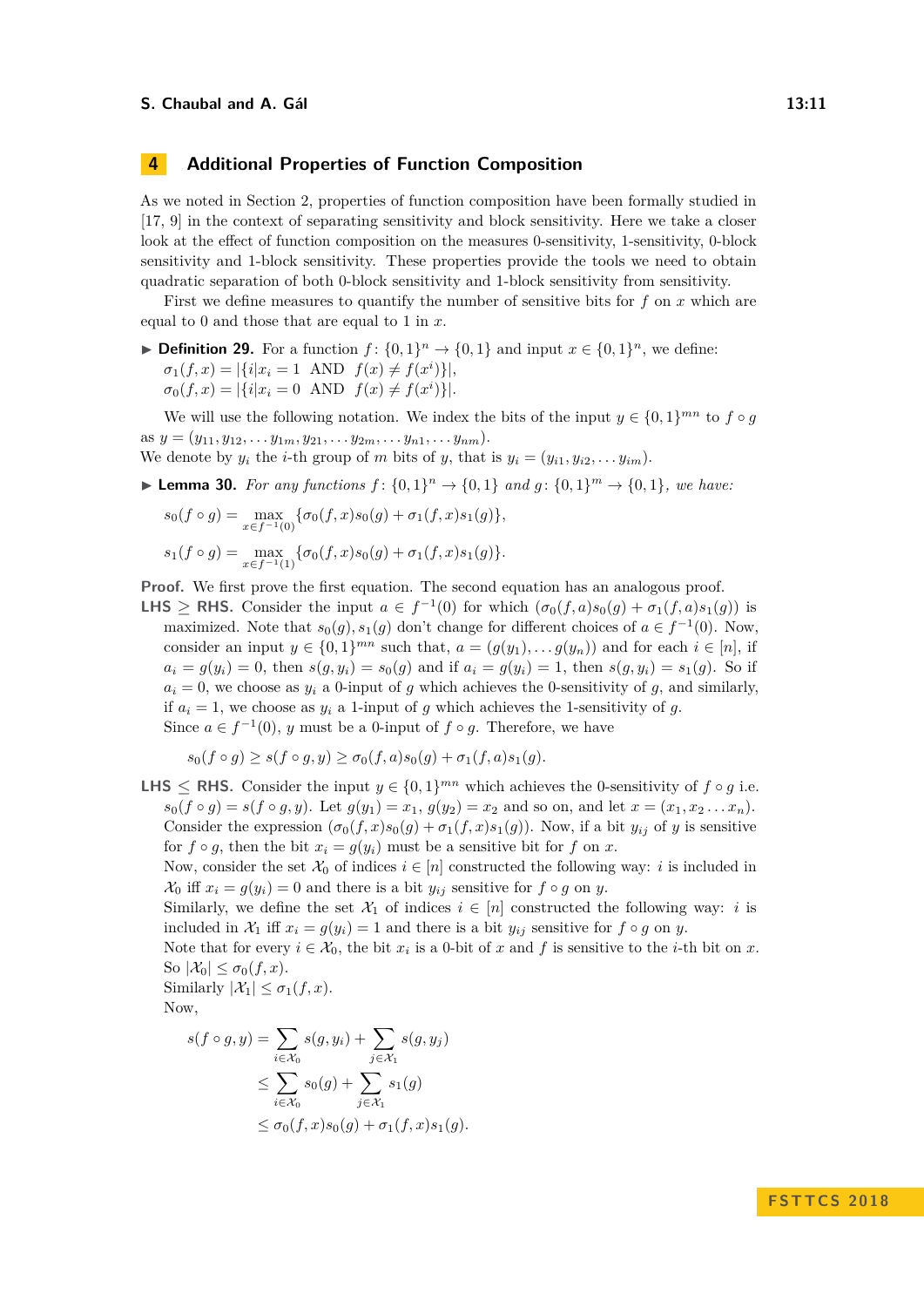#### **13:12 New Constructions with Quadratic Separation between** *s***(***f***) and** *bs***(***f***)**

Therefore,

$$
s_0(f \circ g) = s(f \circ g, y) \le \sigma_0(f, x)s_0(g) + \sigma_1(f, x)s_1(g) \le RHS.
$$

To simplify the equations of Lemma [30](#page-10-0) (at the cost of being less precise), we define

$$
\sigma_0^0(f) := \max_{x \in f^{-1}(0)} \sigma_0(f, x)
$$
  
\n
$$
\sigma_0^1(f) := \max_{x \in f^{-1}(1)} \sigma_0(f, x)
$$
  
\n
$$
\sigma_1^0(f) := \max_{x \in f^{-1}(0)} \sigma_1(f, x)
$$

 $\sigma_1^1(f) := \max_{x \in f^{-1}(1)} \sigma_1(f, x)$ 

Finally, we define:

 $\sigma_0(f) \coloneqq \max\{\sigma_0^0(f), \sigma_0^1(f)\}$ 

$$
\sigma_1(f) \coloneqq \max\{\sigma_1^0(f), \sigma_1^1(f)\}
$$

We can now use Lemma [30](#page-10-0) to get the following bounds:

<span id="page-11-0"></span>▶ Corollary 31. For any functions  $f: \{0,1\}^n \rightarrow \{0,1\}$  and  $g: \{0,1\}^m \rightarrow \{0,1\}$ 

$$
s_0(f \circ g) \le \sigma_0^0(f)s_0(g) + \sigma_1^0(f)s_1(g)
$$
  

$$
s_1(f \circ g) \le \sigma_0^1(f)s_0(g) + \sigma_1^1(f)s_1(g)
$$

Note that the equalities in Lemma [30](#page-10-0) change to inequalities in Corollary [31,](#page-11-0) since the max of  $\sigma_0(f, x)$  and  $\sigma_1(f, x)$  may be achieved on different inputs among  $x \in f^{-1}(0)$  (or among  $x \in f^{-1}(1)$ , respectively).

We now state some simple observations for these measures.

<span id="page-11-1"></span>
$$
\blacktriangleright
$$
 Lemma 32. For any function  $f: \{0,1\}^n \to \{0,1\}$ , and any input x, we have:

**1.**  $s(f, x) = \sigma_0(f, x) + \sigma_1(f, x)$ **2.**  $\sigma_0^0(f) \leq s_0(f)$ **3.**  $\sigma_1^0(f) \leq s_0(f)$ 4.  $\sigma_0^0(f) + \sigma_1^0(f) \ge s_0(f)$ **5.**  $\sigma_0^1(f) \leq s_1(f)$ **6.**  $\sigma_1^1(f) \leq s_1(f)$ **7.**  $\sigma_0^1(f) + \sigma_1^1(f) \geq s_1(f)$ 

The proof of Lemma [32](#page-11-1) is straightforward from the definitions.

Now we present an observation about these measures for monotone functions.

**Example 33.** For any monotone function  $f: \{0, 1\}^n \rightarrow \{0, 1\}$ , we have:

$$
= \sigma_0^1(f) = 0
$$

 $\sigma_1^0(f) = 0$ 

The proof follows from the definition of monotone functions.

We now consider the effects of function composition on 0- block sensitivity and 1-block sensitivity.

<span id="page-11-2"></span>▶ **Lemma 34.** *For any functions*  $f: \{0,1\}^n \rightarrow \{0,1\}$  *and*  $g: \{0,1\}^m \rightarrow \{0,1\}$ *, we have:* 

 $bs_0(f \circ g) \geq bs_0(f) \cdot \min\{bs_0(g), bs_1(g)\},\$ 

 $bs_1(f \circ q) > bs_1(f) \cdot \min\{bs_0(q), bs_1(q)\}.$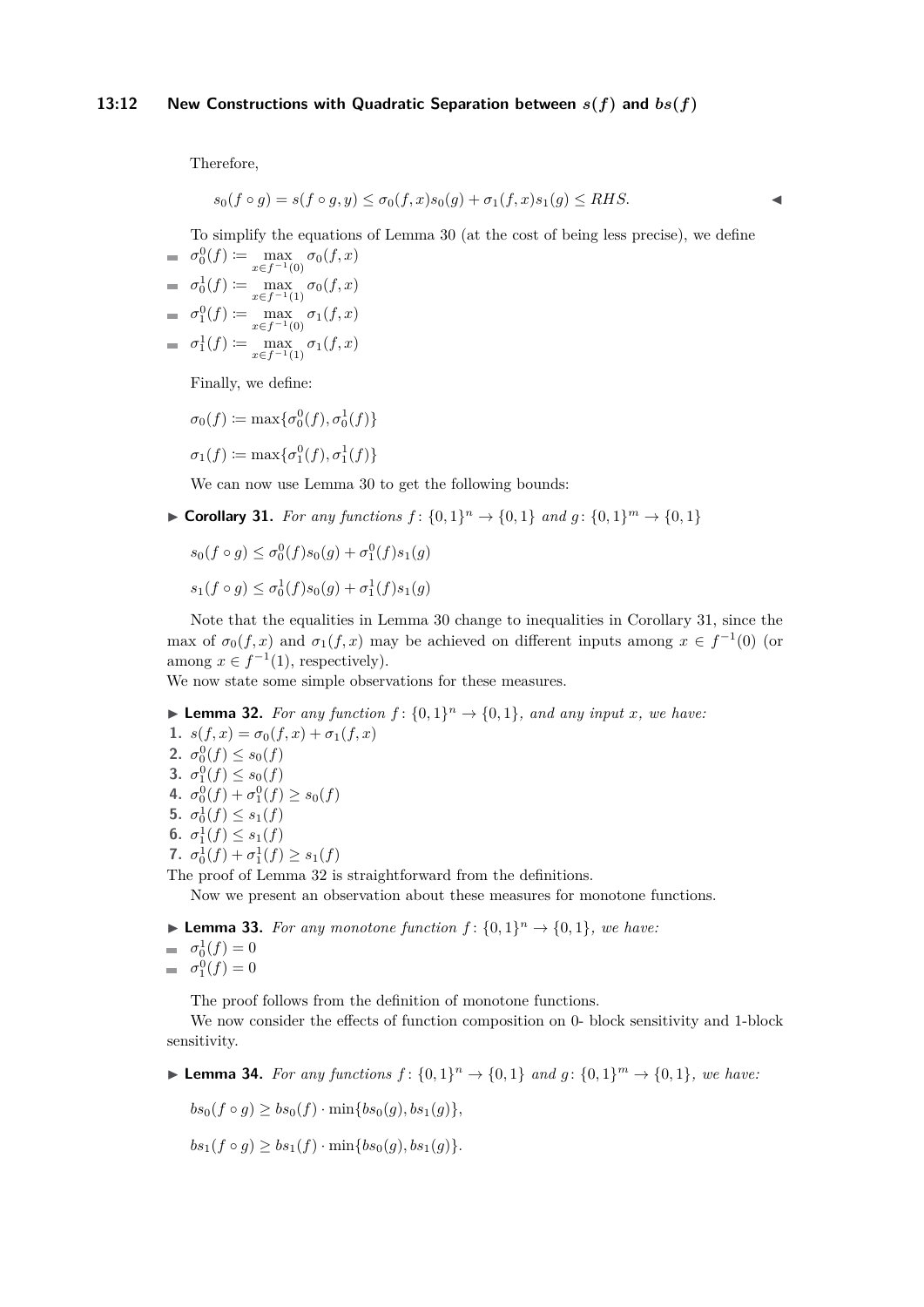**Proof.** Consider  $x \in \{0,1\}^n$  such that  $f(x) = 0$  and  $bs_0(f) = bs(f, x)$ .

Now, consider input  $y \in \{0,1\}^{mn}$  such that,  $x = (g(y_1), \ldots, g(y_n))$  and for each  $i \in [n]$ , if  $x_i = g(y_i) = 0$ , then  $bs(g, y_i) = bs_0(g)$  and if  $x_i = g(y_i) = 1$ , then  $bs(g, y_i) = bs_1(g)$ . So if  $x_i = 0$ , we choose as  $y_i$  a 0-input of g on which its 0-block sensitivity is achieved, and similarly, if  $x_i = 1$ , we choose as  $y_i$  a 1-input of g on which its 1-block sensitivity is achieved. Now, we claim that  $bs_0(f \circ q, y) > bs_0(f) \min\{bs_0(q), bs_1(q)\}\)$ . To see this, let  $\rho_1, \rho_2, \ldots, \rho_k$ be the disjoint sensitive blocks for *f* on *x* where  $k = bs(f, x)$ . For each of these sensitive blocks, there are at least  $\min\{bs_0(q), bs_1(q)\}$  disjoint blocks of *y* such that flipping any of them changes the value of  $f \circ g$ . This gives at least  $bs_0(f) \cdot \min\{bs_0(g), bs_1(g)\}\$  disjoint sensitive blocks for  $f \circ g$  on the input  $y$ , and the first equation follows.

The second equation can be proved in an analogous way.

We get a stronger form of Lemma [34](#page-11-2) if *f* satisfies some additional conditions.

<span id="page-12-0"></span>▶ **Lemma 35.** *For any functions*  $f: \{0, 1\}^n \to \{0, 1\}$  *and*  $g: \{0, 1\}^m \to \{0, 1\}$ *if f satisfies* (1)  $f(0^n) = 0$ , (2)  $bs_0(f) = bs(f, 0^n)$ , then  $bs_0(f \circ g) \ge bs_0(f) \cdot bs_0(g)$ and if f satisfies (1)  $f(1^n) = 1$ , (2)  $bs_1(f) = bs(f, 1^n)$ , then  $bs_1(f \circ g) \ge bs_1(f) \cdot bs_1(g)$ 

**Proof.** Consider input  $y \in \{0, 1\}^{mn}$  such that,  $0^n = (g(y_1), \ldots, g(y_n))$  and  $bs(g, y_i) = bs_0(g)$ for each  $i \in [n]$ .

Now, we claim that  $bs(f \circ g, y) \geq bs_0(f)bs_0(g)$ . To see this, let  $\rho_1, \rho_2, \ldots, \rho_k$  be the disjoint sensitive blocks for *f* on input  $0^n$ , where  $k = bs(f, 0^n)$ . For each of these  $k = bs(f, 0^n)$ sensitive blocks, there are  $bs_0(q)$  disjoint blocks of *y* that we can flip and change the value of  $f \circ g$ .

This gives  $bs_0(f) \cdot bs_0(q)$  disjoint sensitive blocks for  $f \circ q$  on the input *y*. The second inequality can be proved analogously.

Comparing the statement of Lemma [35](#page-12-0) with Lemma [11](#page-3-0) of Tal [\[17\]](#page-15-4) we note that in the context of 0-block sensitivity and 1-block sensitivity it is enough to require an additional condition for the outer function. On the other hand the condition on the inner function in Lemma [11](#page-3-0) of Tal [\[17\]](#page-15-4) is necessary as illustrated by considering  $f = OR_n$  and  $g = AND_n$ .

Note that the conditions we require are similar to, but slightly different from being in *z*-good form: It follows from the definition, that if *f* is in *z*-good form, then  $bs(f) = bs_z(f)$ . Our conditions do not require that  $bs(f) = bs_z(f)$  for a specific z.

## **5 Quadratic Separation of both**  $bs_0(f)$  and  $bs_1(f)$  from  $s(f)$

We obtain constructions of functions with quadratic separation of both 0-block sensitivity and 1-block sensitivity from sensitivity by considering various compositions of our new building blocks as well as some of the inner functions used in previous quadratic separations.

▶ **Theorem 36.** *Consider*  $g_{poly}: \{0, 1\}^m \times \{0, 1\}^m \to \{0, 1\}.$ *Let*  $f: \{0, 1\}$ <sup>4*m*<sup>2</sup></sup>  $\rightarrow \{0, 1\}$  *be defined as*  $f = g_{poly} \circ g_{poly}$ . *Then, we have:*  $s_0(f) = 2(m-1)$  $b s_0(f) \ge m^2$  $= s_1(f) = 4(m-1)$  $\Rightarrow$  *bs*<sub>1</sub>(*f*) > *m*(*m* + 1) *Therefore, we have:*

 $\min\{bs_0(f), bs_1(f)\} = \Omega(s(f)^2).$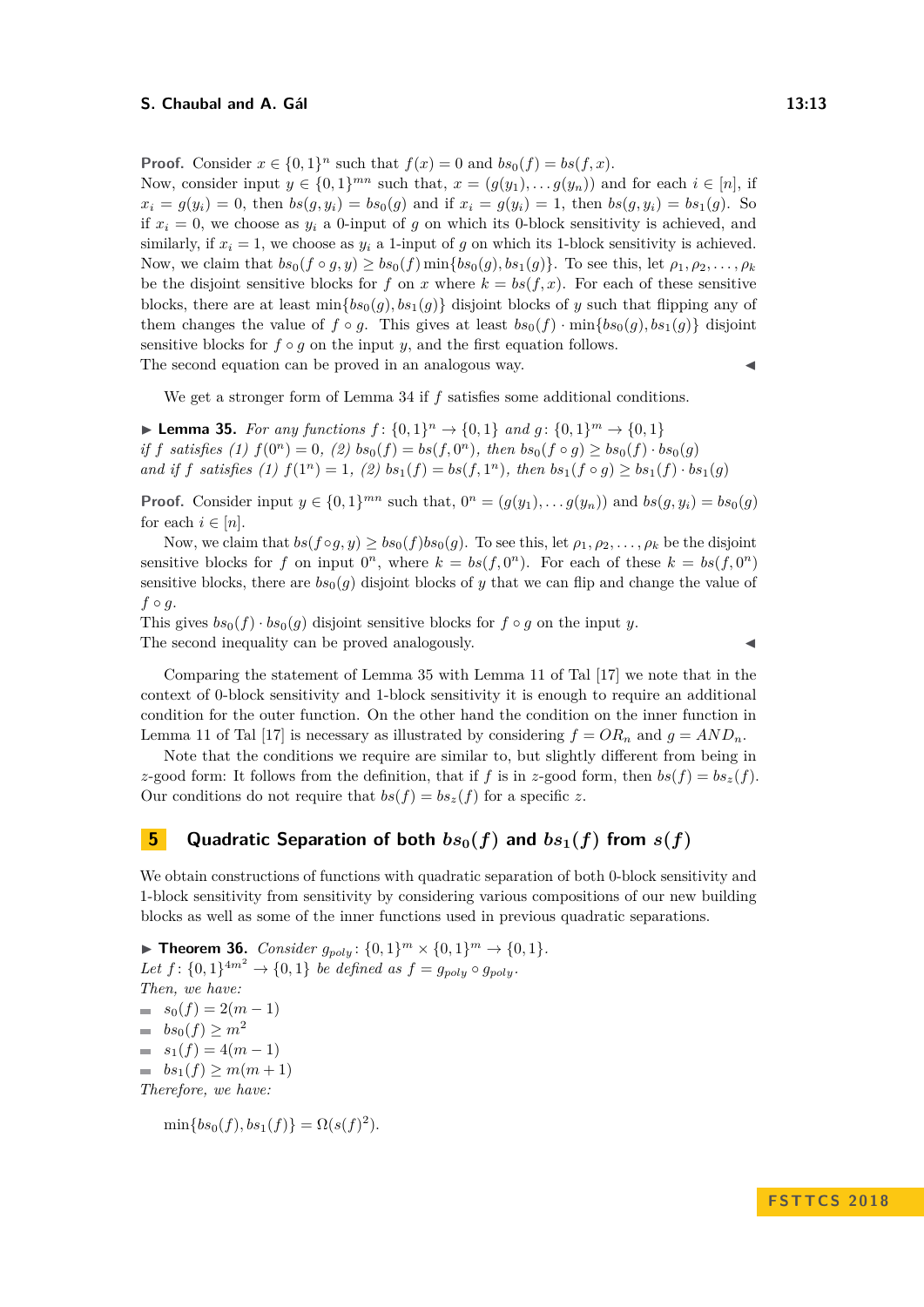#### **13:14** New Constructions with Quadratic Separation between  $s(f)$  and  $bs(f)$

**Proof.** In this proof, we refer to  $g_{poly}$  by *g*, and we use the notation  $bs_{min}(f) = \min\{bs_0(f),\}$  $bs_1(f)$ .

We first prove the following claims about  $\sigma$ -values for  $q$ :

- ► Claim 37. *For any input*  $x \in g^{-1}(0)$  *exactly one of the following must be true:*
- $\sigma_0(g, x) = s(g, x) \text{ and } \sigma_1(g, x) = 0$  $\sigma_1(q, x) = s(q, x)$  *and*  $\sigma_0(q, x) = 0$

**Proof of Claim.** For any 0-input  $x = (a, b)$  of  $g$ , (1) of Lemma [32](#page-11-1) states that:  $\sigma_0(q, x) + \sigma_1(q, x) = s(q, x).$ 

As in the definition of  $g_{poly}$ , consider the polynomials  $p_a(z), p_b(z)$ . If the lowest degree monomial of  $p_a(z)p_b(z)$  with a non-zero coefficient is  $z^t$  then, we have 2 cases:

Case 1:  $t < m-1$ . In this case, no 0-bit of *a* or *b* can be sensitive. Therefore,  $\sigma_0(q, x) = 0$ and  $\sigma_1(g, x) = s(g, x)$ .

Case 2:  $t > m - 1$ . In this case, no 1-bit of *a* or *b* can be sensitive. Therefore,  $\sigma_1(g, x) = 0$ and  $\sigma_0(g, x) = s(g, x)$ .

► **Claim 38.** *For an input*  $x \in g^{-1}(1)$ *,*  $\sigma_0(g, x) = m - 1$  $\sigma_1(g, x) = 2$ 

**Proof of Claim.** Recall the alternative definition based on certificates. Any 1-input *x* of *g* belongs to a unique subcube given by a certificate  $c_i \in C$ . Since the subcubes corresponding to different certificates in *C* are disjoint and at a distance of at least 2 from each other, every bit of  $x$  that is fixed by  $c_i$  is sensitive.

Since each certificate fixes exactly 2 bits to 1 and  $(m-1)$  bits to 0, we have  $\sigma_0(g, x) = (m-1)$ and  $\sigma_1(q, x) = 2$ .

We can now use Lemma [30](#page-10-0) to compute the sensitivity of *f*:  $s_0(f) = 2s_1(g) = 2(m-1).$  $s_1(f) = (m-1) \cdot 2 + 2 \cdot (m-1) = 4(m-1)$ Since  $g(0^{2m}) = 0$  and  $bs_0(g) = bs(g, 0^{2m})$ , we can use Lemma [35](#page-12-0) to get:  $bs_0(f) \geq bs_0(g)^2 = m^2$ . We can use Lemma [34](#page-11-2) to get:  $bs_1(f) \ge bs_1(g) \cdot \min\{bs_0(g), bs_1(g)\} = m(m+1).$ Therefore, we have  $bs(f) \ge \frac{s(f)^2}{16}$  and  $bs_{min}(f) = \Omega(s(f)^2)$  $\blacksquare$ ).

We prove the following general theorem:

**Fineorem 39.** For functions  $f: \{0,1\}^n \to \{0,1\}$  and  $g: \{0,1\}^n \to \{0,1\}$  such that the *following conditions hold:*

**1.**  $\sigma_1(f) = c_1$ *, where*  $c_1$  *is some fixed constant* **2.**  $s_0(q) = c_2$ , where  $c_2$  *is some fixed constant* **3.**  $bs_0(f), bs_1(f), bs_0(g), bs_1(g) = \theta(n)$ *We have,*

$$
\min\{bs_0(f\circ g), bs_1(f\circ g)\} = \Omega(s(f\circ g)^2).
$$

The proof is straightforward from Corollary [31](#page-11-0) and Lemma [34.](#page-11-2)

This theorem allows us to use various compositions of our new building blocks and some of the inner functions of previous constructions to obtain other functions with both 0-block sensitivity and 1-block sensitivity quadratically larger than sensitivity.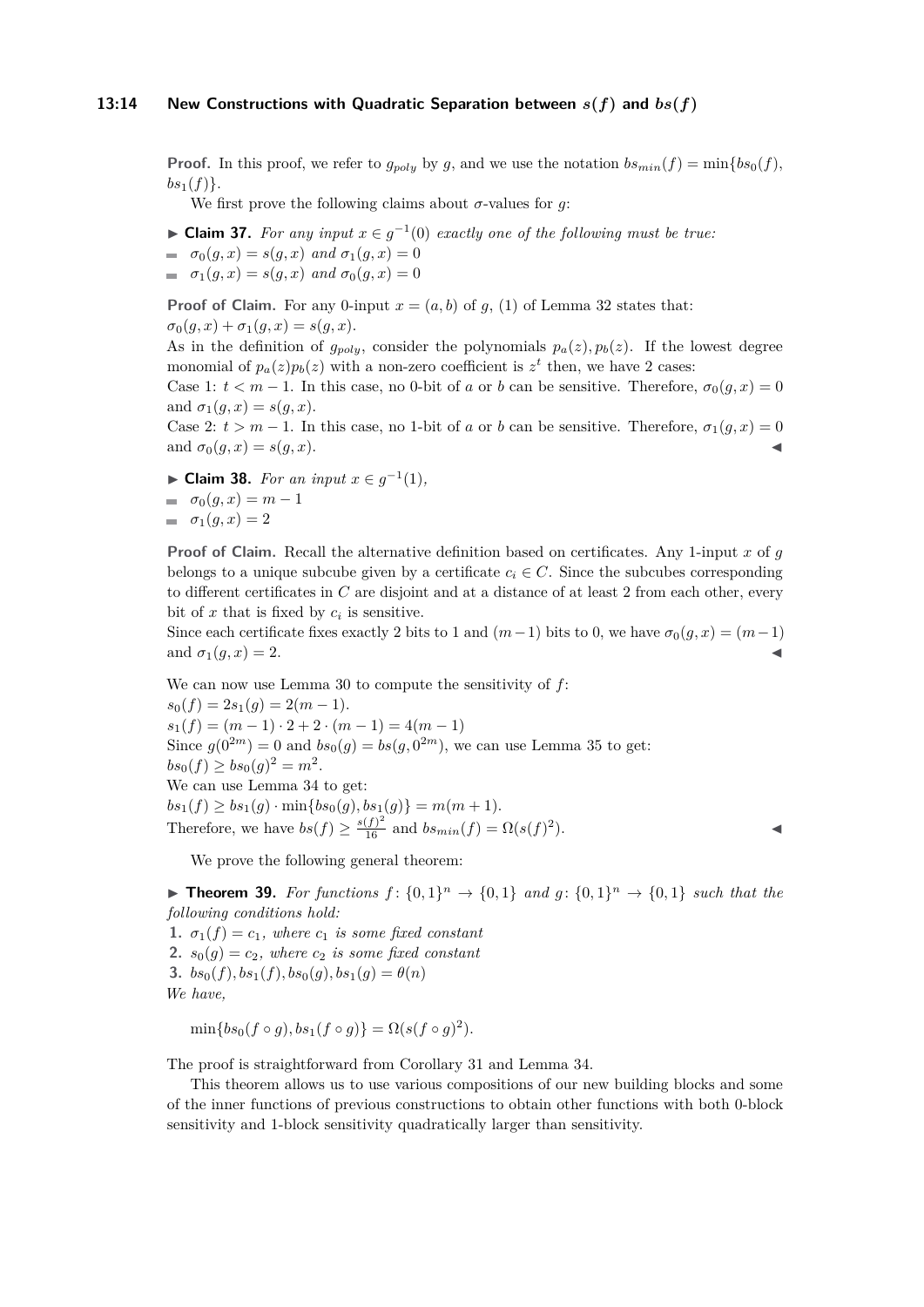In particular, let *f, g* be any two functions from the following list of functions: Rubinstein's inner function [\[15\]](#page-14-8), Virza's inner function [\[19\]](#page-15-2), Ambainis and Sun's inner function [\[5\]](#page-14-11), *gpoly*,  $g_{poly}^*$ . In addition, we can also let *g* be  $g_{FF}$ ,  $g_{FF}^*$ , or the inner function of the function based on Hamming Code [\[10\]](#page-14-10). Then,  $bs_0(f \circ g)$  and  $bs_1(f \circ g)$  are both quadratically larger than  $s(f \circ g)$ .

#### **References**

- <span id="page-14-13"></span>**1** Andris Ambainis. Polynomial degree vs. quantum query complexity. *J. Comput. Syst. Sci.*,  $72(2):220-238, 2006.$  [doi:10.1016/j.jcss.2005.06.006](http://dx.doi.org/10.1016/j.jcss.2005.06.006).
- <span id="page-14-5"></span>**2** Andris Ambainis, Mohammad Bavarian, Yihan Gao, Jieming Mao, Xiaoming Sun, and Song Zuo. Tighter Relations between Sensitivity and Other Complexity Measures. In *Automata, Languages, and Programming - 41st International Colloquium, ICALP 2014, Copenhagen, Denmark, July 8-11, 2014, Proceedings, Part I*, pages 101–113, 2014. [doi:](http://dx.doi.org/10.1007/978-3-662-43948-7_9) [10.1007/978-3-662-43948-7\\_9](http://dx.doi.org/10.1007/978-3-662-43948-7_9).
- <span id="page-14-12"></span>**3** Andris Ambainis and Krisjanis Prusis. A Tight Lower Bound on Certificate Complexity in Terms of Block Sensitivity and Sensitivity. In *Mathematical Foundations of Computer Science 2014 - 39th International Symposium, MFCS 2014, Budapest, Hungary, August 25- 29, 2014. Proceedings, Part II*, pages 33–44, 2014. [doi:10.1007/978-3-662-44465-8\\_4](http://dx.doi.org/10.1007/978-3-662-44465-8_4).
- <span id="page-14-6"></span>4 Andris Ambainis, Krišjānis Prūsis, and Jevgēnijs Vihrovs. Sensitivity Versus Certificate Complexity of Boolean Functions. In *Computer Science – Theory and Applications*, pages 16–28, Cham, 2016. [doi:10.1007/978-3-319-34171-2\\_2](http://dx.doi.org/10.1007/978-3-319-34171-2_2).
- <span id="page-14-11"></span>**5** Andris Ambainis and Xiaoming Sun. New separation between *s(f)* and *bs(f)*. *Electronic Colloquium on Computational Complexity (ECCC)*, 18:116, 2011. URL: [http:](http://eccc.hpi-web.de/report/2011/116) [//eccc.hpi-web.de/report/2011/116](http://eccc.hpi-web.de/report/2011/116).
- <span id="page-14-3"></span>**6** Harry Buhrman and Ronald De Wolf. Complexity measures and decision tree complexity: a survey. *Theoretical Computer Science*, 288(1):21–43, 2002. [doi:10.1016/S0304-3975\(01\)](http://dx.doi.org/10.1016/S0304-3975(01)00144-X) [00144-X](http://dx.doi.org/10.1016/S0304-3975(01)00144-X).
- <span id="page-14-9"></span>**7** Sourav Chakraborty. On the Sensitivity of Cyclically-Invariant Boolean Functions. *CoRR*, abs/cs/0501026, 2005. URL: <http://arxiv.org/abs/cs/0501026>, [arXiv:cs/0501026](http://arxiv.org/abs/cs/0501026).
- <span id="page-14-1"></span>**8** Stephen A. Cook, Cynthia Dwork, and Rüdiger Reischuk. Upper and Lower Time Bounds for Parallel Random Access Machines without Simultaneous Writes. *SIAM J. Comput.*, 15(1):87–97, 1986. [doi:10.1137/0215006](http://dx.doi.org/10.1137/0215006).
- <span id="page-14-14"></span>**9** Justin Gilmer, Michael Saks, and Srikanth Srinivasan. Composition limits and separating examples for some boolean function complexity measures. *Combinatorica*, 36(3):265–311, June 2016. [doi:10.1007/s00493-014-3189-x](http://dx.doi.org/10.1007/s00493-014-3189-x).
- <span id="page-14-10"></span>**10** Parikshit Gopalan, Rocco A. Servedio, Avishay Tal, and Avi Wigderson. Degree and Sensitivity: tails of two distributions. *CoRR*, abs/1604.07432, 2016. [arXiv:1604.07432](http://arxiv.org/abs/1604.07432).
- <span id="page-14-4"></span>**11** Pooya Hatami, Raghav Kulkarni, and Denis Pankratov. Variations on the Sensitivity Conjecture. *Theory of Computing, Graduate Surveys*, 4:1–27, 2011. [doi:10.4086/toc.gs.](http://dx.doi.org/10.4086/toc.gs.2011.004) [2011.004](http://dx.doi.org/10.4086/toc.gs.2011.004).
- <span id="page-14-7"></span>**12** Claire Kenyon and Samuel Kutin. Sensitivity, Block Sensitivity, and L-block Sensitivity of Boolean Functions. *Inf. Comput.*, 189(1):43–53, February 2004. [doi:10.1016/j.ic.2002.](http://dx.doi.org/10.1016/j.ic.2002.12.001) [12.001](http://dx.doi.org/10.1016/j.ic.2002.12.001).
- <span id="page-14-2"></span>**13** Noam Nisan. CREW PRAMs and decision trees. *SIAM J. Comput.*, 20(6):999–1007, 1991. [doi:10.1137/0220062](http://dx.doi.org/10.1137/0220062).
- <span id="page-14-0"></span>**14** Noam Nisan and Mario Szegedy. On the degree of boolean functions as real polynomials. *Computational Complexity*, 4(4):301–313, December 1994. [doi:10.1007/BF01263419](http://dx.doi.org/10.1007/BF01263419).
- <span id="page-14-8"></span>**15** David Rubinstein. Sensitivity vs. block sensitivity of Boolean functions. *Combinatorica*, 15(2):297–299, June 1995. [doi:10.1007/BF01200762](http://dx.doi.org/10.1007/BF01200762).